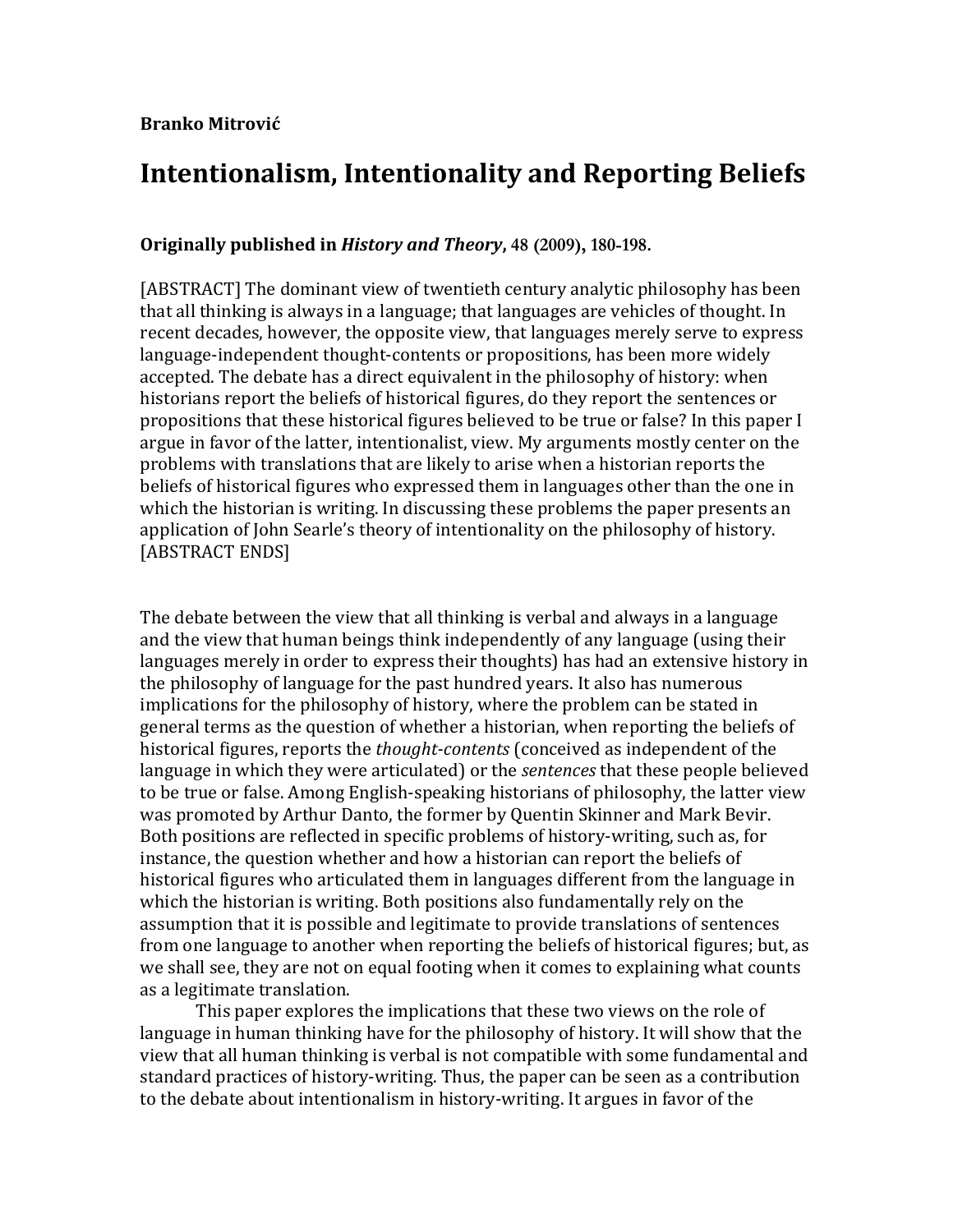intentionalist approach by introducing new arguments derived from the philosophy of language, while at the same time proposing a formulation of the intentionalist position that relies on John Searle's philosophical elaboration on the concept of intentionality.

### **Intentionalism'versus'sententionalism**

 $\overline{a}$ 

According to the view that all thinking is verbal, an ordinary language such as French or Russian is a vehicle of thought; there can be no thoughts independent of their articulation in a language. This means that only properly formed sentences of ordinary languages (but not thought-contents, conceived of as independent of any language) can be said to be true or false; human beliefs are then always the beliefs that a certain sentence is true or false. When historians report the beliefs of historical figures, they report *the sentences* these individuals believed to be true or false—throughout this paper, I will refer to this view as *sententionalist*. Vice versa, according to the opposing view, languages are mere vehicles of human communication and individuals use them in order to convey the contents of their thoughts—while thought-contents themselves are independent of the language in which they may be articulated. It is consequently *the contents of human thoughts* that are properly said to be true or false; sentences are true or false only insofar as they articulate true or false thought-contents—and beliefs are always beliefs that some thought-contents are true or false. Historians endeavor to reconstruct and report the thought-contents that historical figures believed to be true or false—and I will refer here to this latter view as *intentionalist*. The sentence "Tom believes that Cicero denounced Catiline" says, according to the sententionalist account, that Tom believes that *the sentence* "Cicero denounced Catiline" is true. On the intentionalist account, the same sentence says that Tom believes that *the thought-content expressed by the sentence* "Cicero denounced Catiline" is true.

Talking about intentionalism in history-writing means relying on some understanding of intentionality—and in the main, my analysis here follows John Searle's account in his book *Intentionality*.<sup>1</sup> I believe that Searle's theory of intentionality has much to say about the philosophy of history, and particularly in the context of the recent revival of interest in intentionalism. Following Searle, in this article I assume that propositions, the contents of thoughts believed to be true or false, are formulated independently of any language. Postulating such propositions does not imply any heavy metaphysical apparatus—as Searle points out, if two persons share the same thought, the sense in which they have an abstract entity in common "is the utterly trivial sense in which, if I go for a walk ... and you go for the exactly same walk, we share an abstract entity, the same walk, in common" (198). Propositions thus understood are the *contents* and not the *objects* 

<sup>&</sup>lt;sup>1</sup> John Searle, *Intentionality* (Cambridge, UK: Cambridge University Press, 1983). For Searle's own summaries of his position, see his articles "Intentionality 1" in A Companion to the Philosophy of Mind, ed. Samuel Gutenplan (Oxford: Blackwell, 1998), 379-386, and "Intentionality and the Use of Language," in *Meaning and Use*, ed. Avishai Margalit (Dordrecht: Reidel, 1976), 181-197.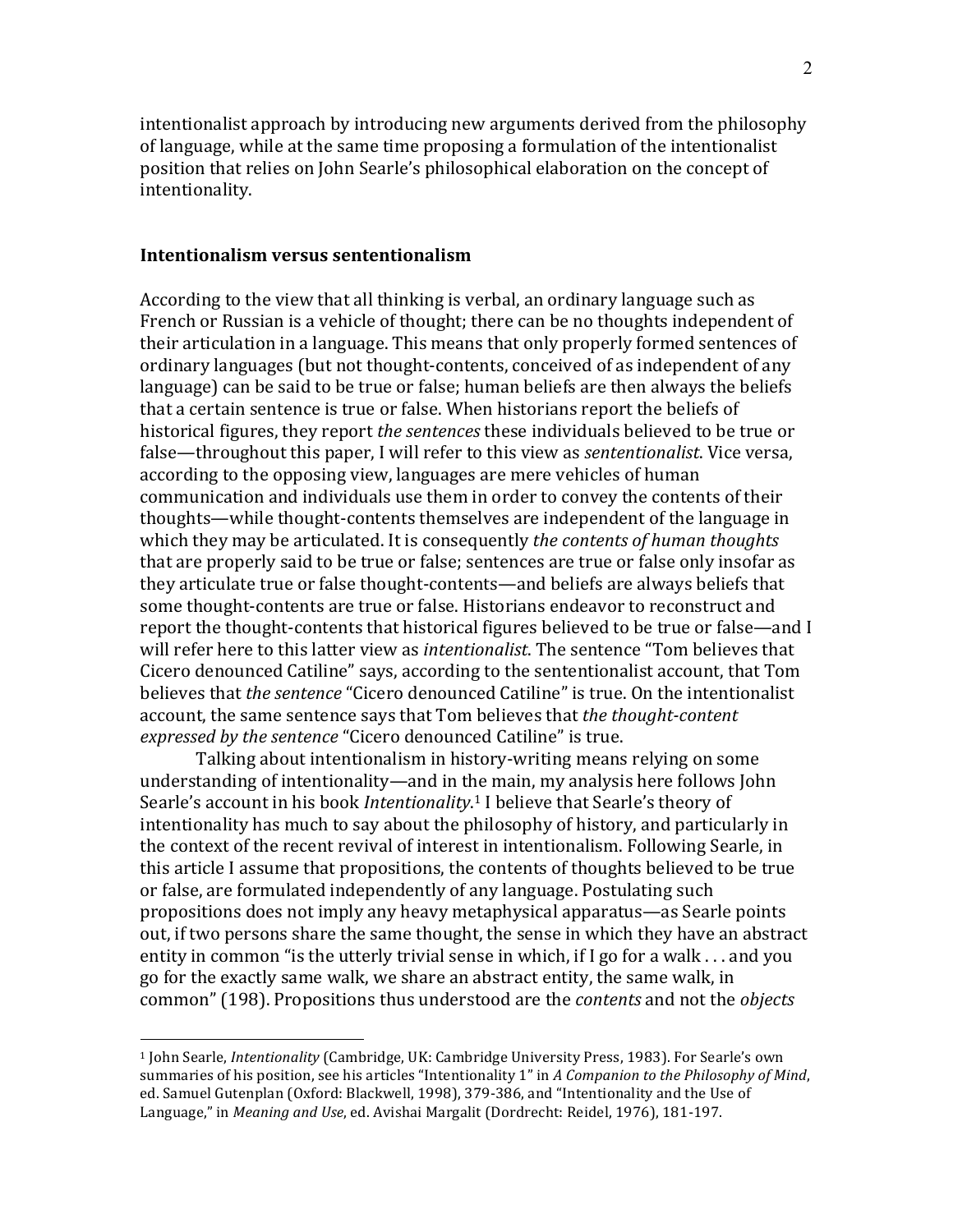of beliefs.<sup>2</sup> To state the object of a belief—that is, *its intentional object—is* to say what the belief is about. The object of Tom's belief that Cicero denounced Catiline is a certain event that occurred in the Roman Senate and not some shady intermediary between Tom and the event. It is impossible to have beliefs without content, and the *intentional content* of a belief specifies the conditions that need to be fulfilled for that belief to be satisfied. If Peter believes that the present-day Prime Minister of England has a moustache, then he has a false belief—that is, one whose conditions of satisfaction are not fulfilled.<sup>3</sup>

Searle often rightly emphasizes that speech acts may sometimes be made and propositions expressed without any intention to communicate these propositions to anyone. However, history is almost always written for a certain public—historians writing for no one are rare. Even a historian taking notes in an archive is writing for his or her later use; for example, the abbreviations he or she uses may not be comprehensible to someone else, but need to be comprehensible later to that same historian. Throughout this paper I consistently assume that history-writing is always performed with an intention to communicate.

The core arguments of the paper are deeply rooted in some of the most widely debated problems of the philosophy of mind and its branch, the philosophy of language. The paper has profited immensely from these debates and, insofar as it makes the presentation of my arguments easier to follow, I shall make an effort to describe this wider context of my arguments, in order to make them more easily accessible to readers less acquainted with analytic philosophy.

## **Words'and'thoughts**

Introspection inclines some people to assume that they think in words—whereas others believe, also on the basis of introspection, that their thinking is preverbal. Various arguments that belong to the realm of armchair psychology can be stated in support of one view or another. Those who believe that thinking precedes its verbal articulation may base their opinion on experiences such as occasional difficulties in finding the suitable word to express a certain thought or recognizing a person without being able to remember the person's name. But this argument can be answered by saying that the process of finding a suitable word *is* the process of formulating a thought. Similarly, it may be argued that animals or prelinguistic infants are able to think and have beliefs.<sup>4</sup> But it is possible to answer this argument by saying that thinking in a language is indeed particular to grown-up humans. It may also be argued that human beings are able to differentiate among numerous properties of objects (such as nuances of colors) without being able to name them. This argument can be answered by saying that such differentiation really occurs as part of perception and does not count as thinking. Visual imagination, for instance, may be stated as a particularly prominent example of a nonverbal mental process: it

<sup>&</sup>lt;sup>2</sup> Searle, *Intentionality*, 18.

<sup>&</sup>lt;sup>3</sup> *Ibid.*, 16-21.

<sup>&</sup>lt;sup>4</sup> For a summary and discussion of research on this topic, see José Luis Bermúdez, *Thinking without Words* (Oxford: Oxford University Press, 2003).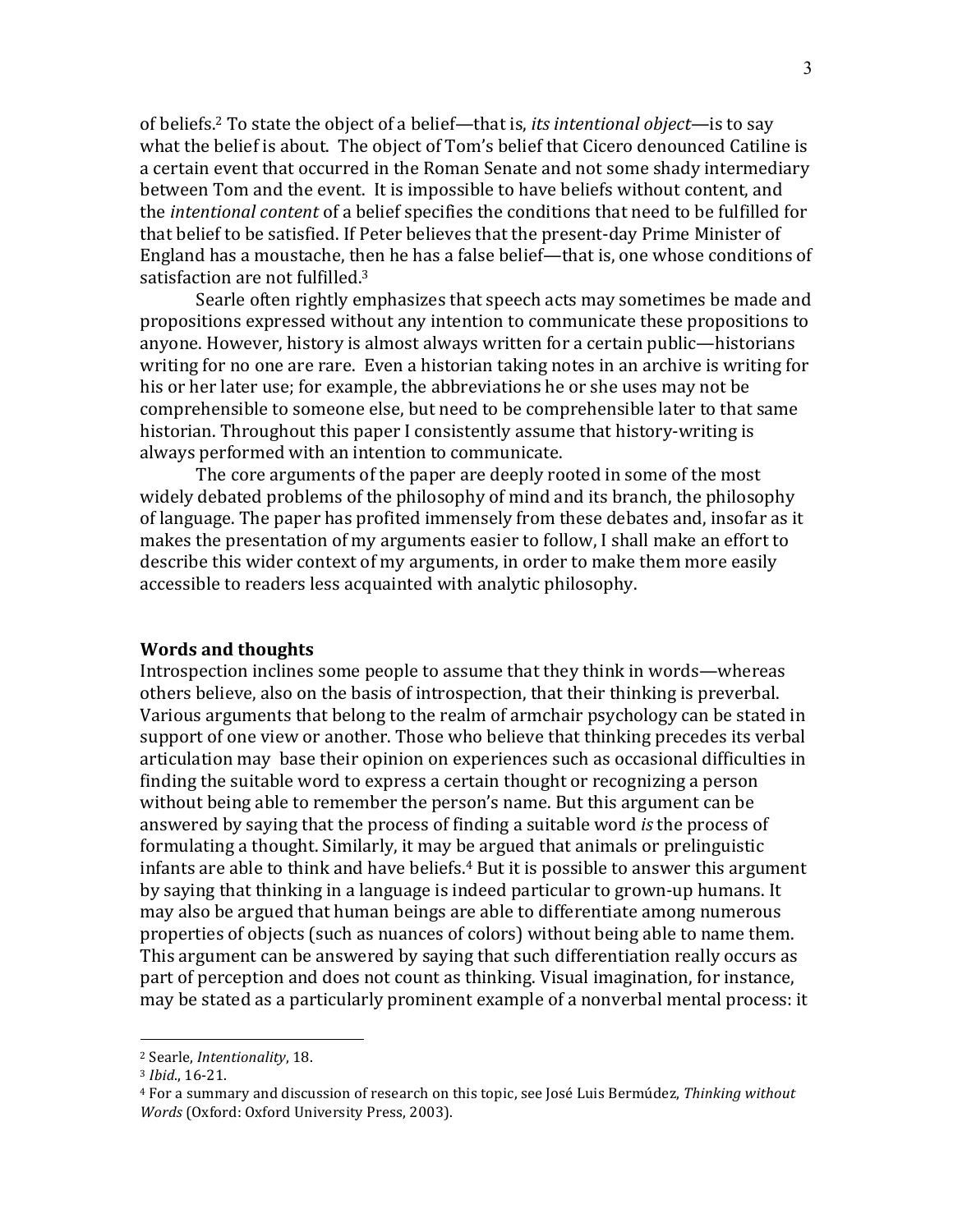may be argued that its operation is necessary for solving complex, threedimensional, geometrical problems and that it should therefore count as thinking. Some philosophers, such as Willard van Orman Quine, however, have denied that there is such a thing as visual imagination.<sup>5</sup> Michael Dummett, another strong proponent of the view that all thinking is verbal, answered the dilemma about the status of visual imagination by saying that it does not count as thinking.<sup>6</sup> Such an approach is open to the criticism that it first excludes nonverbal mental processes from the definition of thinking and then claims that all thinking is verbal.

The view that all thinking is verbal has had a complex history in twentiethcentury analytic philosophy. It is fair to say that during the period of the "linguistic" turn" this was the dominant view, but it has fallen out of fashion with the rise of the "cognitive turn."<sup>7</sup> The view was promoted by a number of prominent analytic philosophers, such as Quine, Dummett, and Gilbert Harman.<sup>8</sup> Dummett even identified analytic philosophy with the rejection of the view that there can be nonverbal thoughts.<sup>9</sup> (In fact, the idea that all thinking is verbal goes back at least to Johann Gottfried Herder.<sup>10</sup>) Donald Davidson tried to argue that neither language

 $5$  "The Parthenon is visible; the Parthenon-idea is invisible. We cannot imagine two things more unlike, and less liable to confusion, than the Parthenon and the Parthenon idea." Willard van Orman Quine, "On What There Is," in *From a Logical Point of View* (New York: Harper and Row, 1961), 2. The formulation leaves no space for the assumption that the idea of the Parthenon could be an analogous visual representation of the building.

<sup>&</sup>lt;sup>6</sup> Michael Dummett, "Language and Communication," in his book *The Seas of Language* (City: Publisher, Year) 166-187, 170. More precisely, Dummett argued that a thought is capable of being true or false; a visual image, imagined or given in sensation, is true or false only in relation to external reality, whereas that which renders an image an image of an object is the concomitant thought to the effect that it represents that object. However, it is far from clear that all thoughts have to be true or false.

<sup>&</sup>lt;sup>7</sup> Bermúdez, *Thinking without Words*, 3-5.

 $8$  See the essays "Language: Thought and Communication" and "Language Learning" in Gilbert Harman, *Reasoning, Meaning and Mind* (Oxford: Clarendon Press, 2005), 166-182 and 183-191. Both essays are inconclusive. The first essay starts with the observation that the "view that language is used primarily in thought, need not imply that all or even most thinking or theorizing is in some natural language" (167), though this is precisely what Harman subsequently attempts to argue. The second essay concludes with the observation that it is impossible to say whether the idea that we first think and then translate these thoughts in a language is better than the view that all thinking is in a natural language (191). Quine's view was that only material, physical token-sentences could be properly regarded as truth-bearers, so he was consequently obliged to argue that only such sentences can be believed to be true or false—in other words, that there can be no non-verbal thought-contents that can be true or false. In his article "Meaning in Linguistics" (in Quine, *From a Logical Point of View,* 47-64, 61), he stated that "there is in principle no separating language from the rest of the world.... It is not clear even in principle that it makes sense to think of words and syntax as varying from language to language while the content stays fixed...." For Dummett, see, for instance, his essay "Language and Communication," cited above, as well as the essay "What Do I Know When I Know a Language," in Dummett, The Seas of Language. 94-105.

<sup>9 &</sup>quot;The whole analytical school of philosophy is founded on the rejection of this conception, first clearly repudiated by Frege.," Dummett, "What Do I Know," 97. See also a similar formulation in his "Language and Communication," 171.

<sup>&</sup>lt;sup>10</sup> Johann Gottfried Herder, *Abhandlung über den Ursprung der Sprache* [1778] (Stuttgart: Phillip Reclam, 1966). Herder denies that sensation depends on language (85), but he nevertheless makes the point that "Kette von Gedanken wird eine Kette von Worten" (85) and "kein Zustand in der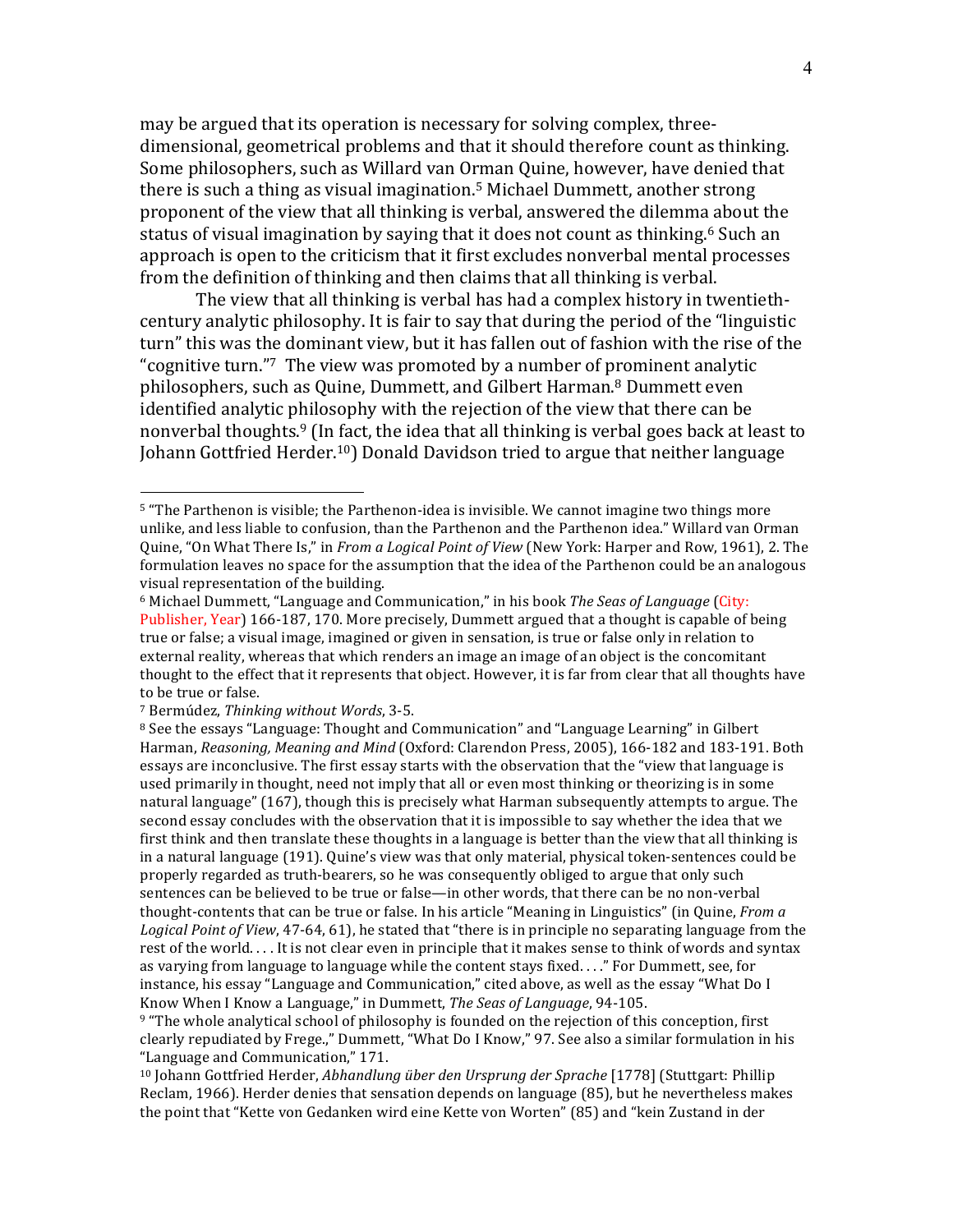nor thought have conceptual priority over each other, but ultimately the way he phrased his arguments can be taken to suggest that he assumed the priority of language.<sup>11</sup> As the opponents of the priority of language, one should mention Paul Grice, Jerry Fodor, Jerrold Katz, and John Searle. In his 1957 paper "Meaning," Grice argued that for an X to mean something, it must have been uttered with the intention of inducing a certain belief, and the utterer must have intended an "audience" to recognize the intention behind the utterance.<sup>12</sup> This intention, he says, is only rarely linguistically formulated.<sup>13</sup> In Fodor's view, the sentences that we encounter in our conscious thinking often suffer from ambiguities—for example, two different thoughts can be expressed by the sentence "Visiting philosophers can be unpleasant"—whereas "thought needs to be ambiguity free."<sup>14</sup> Ambiguities result in difficulties when it comes to formulating an efficient theory of translation between languages—an important point in the context of this article, since a historian often needs to describe the beliefs of individuals who did not use the language in which he or she is writing.

It is fair to say that the authors who advocate the view that all thinking is verbal have failed to formulate systematic views on the problem of translation from one language to another.<sup>15</sup> According to Dummett, translation is a mechanical process that can be performed by a computer, and a translator does not actually need to understand a sentence in order to translate it.<sup>16</sup> Ouine's discussion of "radical translation" can only be of marginal interest for us here, because it deals

menschlichen Seele sei, der nicht wortfächig oder würklich durch Worte der Seele bestimmte werde" (86); "Der Mensch empfindet mit dem Verstande und spricht, indem er denket" (86). For a general history of the view that all thinking is verbal, see Michael Losonsky, Linguistic Turns in Modern Philosophy (Cambridge, UK: Cambridge University Press, 2006).

<sup>&</sup>lt;sup>11</sup> Donald Davidson, "Thought and Talk," in Donald Davidson, *Inquiries into Truth and Interpretation* (Oxford: Clarendon Press, 2001), 155-170. In the article, Davidson says that he wants to defend the no-priority view, and he is indeed commonly cited as arguing that position. (See for instance Martin Davis, "Foundational Issues in the Philosophy of Language," in The Blackwell Guide to the Philosophy of Language, ed. Michael Davitt and Richard Hanley [Malden, MA: Blackwell, 2006], 19-40, 30.) But throughout the article he argues that it is impossible to have thoughts without being a interpreter of the speech of another (160), and insists that it is sentences (and not thoughts) that are believed to be true (161). The article was indeed interpreted by Searle as asserting the primacy of language over thought; see John Searle, "Animal Minds," Midwest Studies in Philosophy 19 (1994), 206-219. <sup>12</sup> Paul Grice, "Meaning," *Philosophical Review* 66 (1957), 382. See also his "Utterer's Meaning and Intention," Philosophical Review 78 (1969), 147-177, and also Studies in the Way of Words (Cambridge, MA: Harvard University Press, 1989).

<sup>&</sup>lt;sup>13</sup> Grice, "Meaning," 387.

<sup>&</sup>lt;sup>14</sup> Jerry Fodor, "Do We Think in Mentalese," in *In Critical Condition: Polemical Essays on Cognitive* Science and the Philosophy of Mind (Cambridge, MA: MIT Press, 1998).

<sup>&</sup>lt;sup>15</sup> One should mention Christopher Gauker, *Thinking Out Loud* (Princeton: Princeton University Press, 1994), 271-292, as one of the few authors who has attempted to discuss translating from one language into another from the sententionalist point of view. But he fails to address problems I present later in this article.

 $16$  "In principle, we can imagine a person—or a very skilfully trained computer—able to translate between two languages without understanding either." Dummett, "What Do I Know," 98.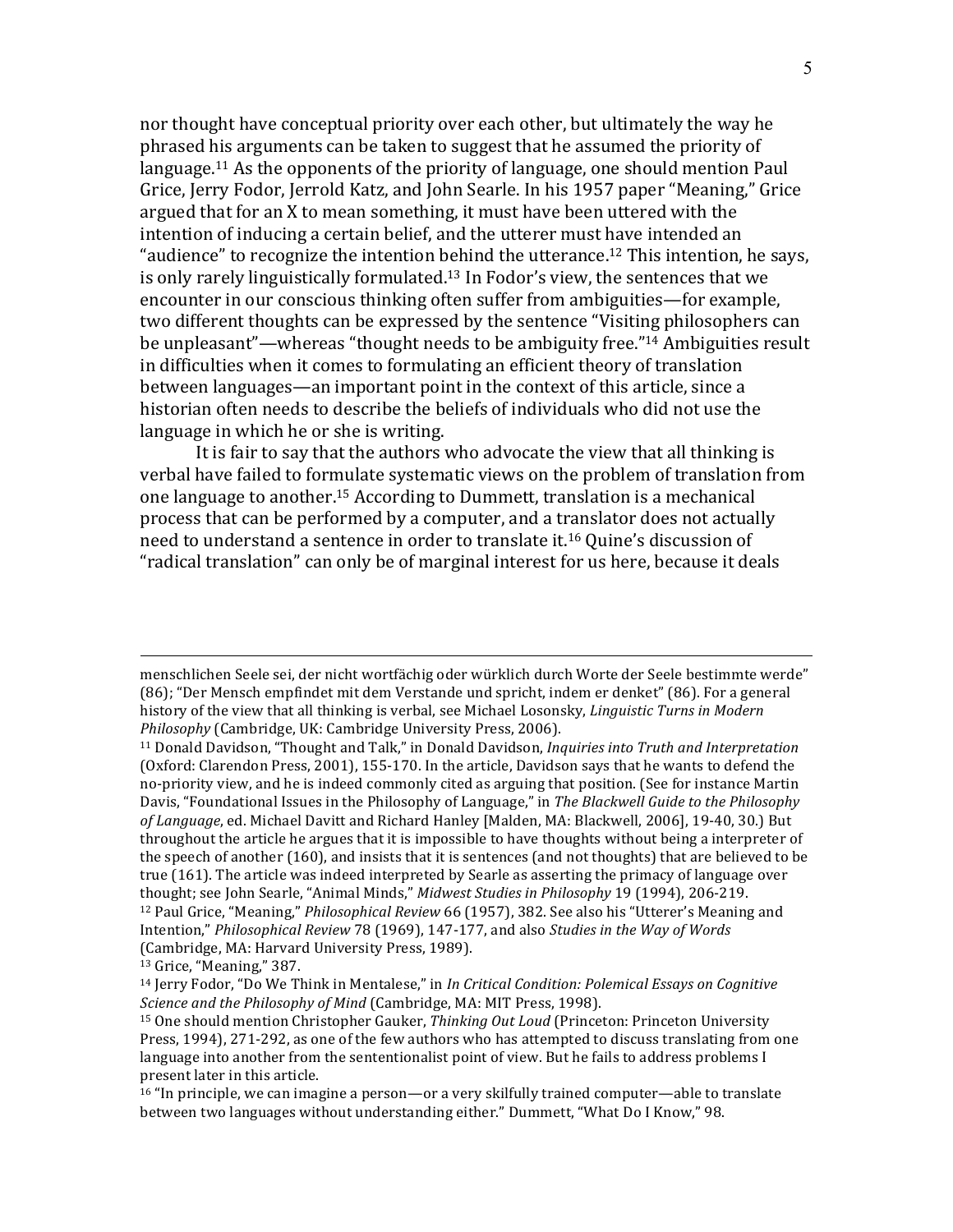with the hypothetical case of creating translation manuals for languages spoken by communities that have had no interaction with each other in the past.<sup>17</sup>

Among philosophers of history, the sententionalist position was promoted by Arthur Danto in his *Narration and Knowledge*.<sup>18</sup> Danto defines one of the central topics of his book, "narrative sentences," as the sentences that include reference to events later in time than the events they are about. Such sentences are, in his view, *cognitively* inaccessible to the observers of the events they describe. His favorite example is:

The Thirty Years' War started in 1618.

which, he argues, could not have been known to be true before  $1648<sup>19</sup>$  (Danto's is not the trivial point that nobody before 1648 could have known how long the war would continue, but that the name of the war would have been incomprehensible.) In order to make this claim, one must assume that only *sentences* can be true or false, and not the propositions these sentences express. The alternative view would be, for instance, that the above sentence articulates a proposition that a person living in 1625 would have known to be true. Such a person would have understood the above sentence if it had been expressed differently—for example, as referring to the war that was currently going on in Germany. Events can be named in various ways, and only some names are known to some individuals. The fact that people of a certain period could not have understood a sentence that contains a phrase incomprehensible at the time does not necessarily mean that these people could not have believed that the proposition the sentence expresses was true or false. Aquinas, for instance, would not have known that the following sentence is true:

Aristotle was a disciple of Plato.

 $\overline{a}$ 

simply because it is in English. But he would have known that the proposition this sentence expresses was true. Similarly, one can imagine the population of a Neolithic settlement placed near a lake discovering a current in the lake that enabled them to circumnavigate it. A modern archaeologist may describe this by saying:

They discovered that the current goes clockwise.

This certainly does not mean that the Neolithic inhabitants of the settlement knew of clocks. But it does imply that they were aware of the truth of the proposition expressed in modern English using the sentence: "The current goes clockwise."

<sup>&</sup>lt;sup>17</sup> Willard van Orman Quine, *Word and Object* (Cambridge, MA: MIT Press, 1960), 28 and then esp. 68-79. But see Searle's critique of this view in John Searle, "Indeterminacy, Empircism and the First Person," *Journal of Philosophy* 84 (1987), 123-147.

<sup>&</sup>lt;sup>18</sup> Arthur Danto, *Narration and Knowledge* (New York: Columbia University Press, 1985). 19 *Ibid.*, 152.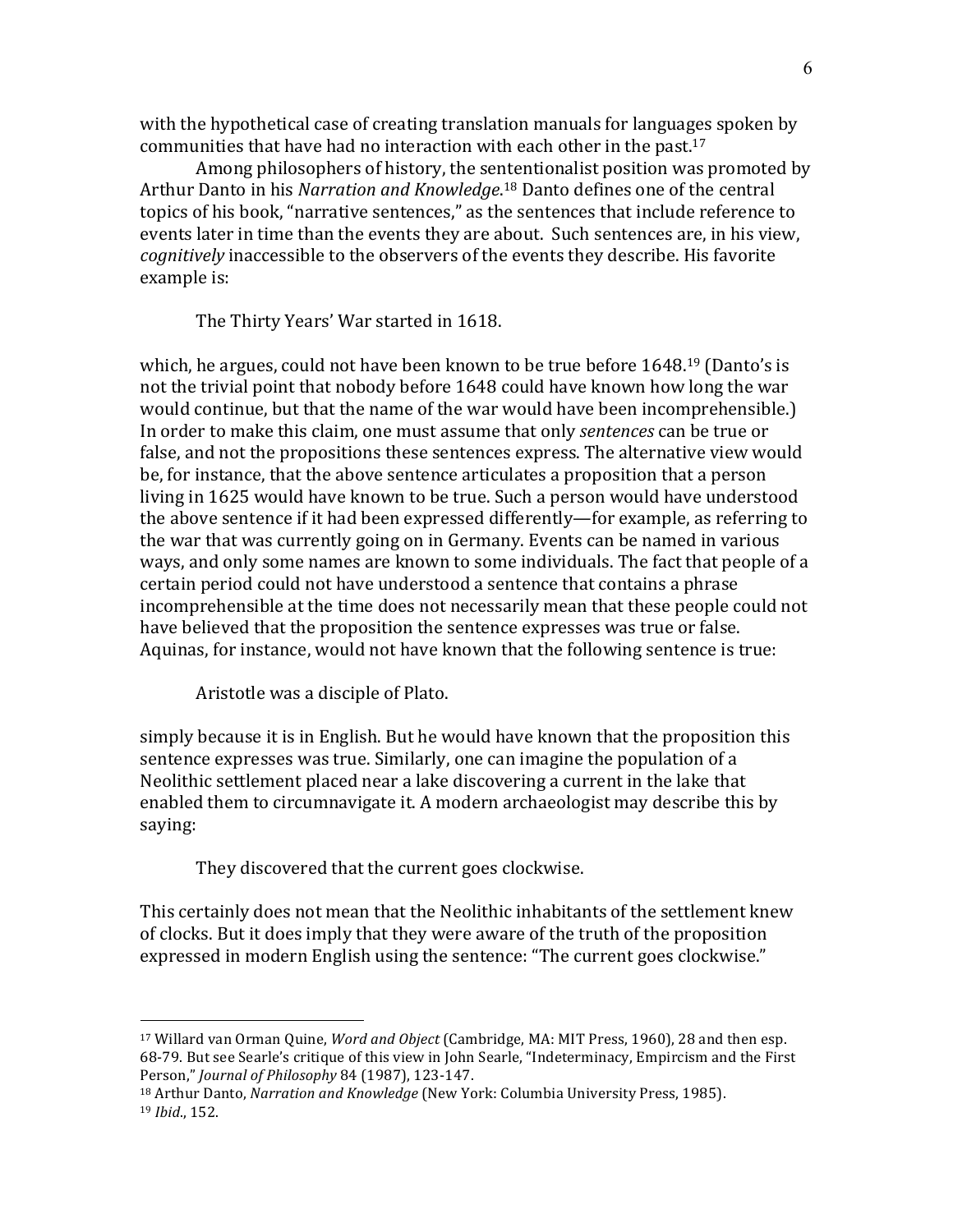If a sententionalist historian is going to report the beliefs of individuals who expressed them in languages other than the one in which he or she is writing, it will be necessary to provide translations—and if the sententionalist account of historywriting is going to be credible, it must include a satisfactory account about translations from one language to another. "Satisfactory" means here that the account should be able to specify, starting from the assumption that all thinking is verbal, what it is that a historian provides when he or she provides a translation of a sentence a historical figure believed to be true or false—and, at the same time, that this account must not contradict standard practices of history-writing.

A position very different from Danto's can be found in Quentin Skinner's article "Language and Social Change."<sup>20</sup> Skinner strongly emphasized the difference between concepts and the words that express them.<sup>21</sup> Skinner's view is that in order to possess a concept, one need not understand the correct application of a corresponding term. Milton, for instance, he says, thought that originality was important, although the word "originality" came into use only a century after his death; he therefore talked about "things unattempted." (This example may indeed present a problem for Danto: if we cannot ascribe to a person living in 1625 the belief that the Thirty Years' War started in 1618, by analogy we cannot say that Milton believed that originality was important.) Skinner also observes that the possession of a concept is standardly signaled by the employment of a corresponding term, but "standardly" here means neither necessarily nor sufficiently.

## **Beliefs'and'language**

 $\overline{a}$ 

A historian may need to write a sentence such as:

Aquinas believed that the soul is immortal.

<sup>&</sup>lt;sup>20</sup> Quentin Skinner, "Language and Social Change," in *Meaning and Context: Quentin Skinner and his Critics*, ed. James Tully (Princeton: Princeton University Press, 1988), 118-132.

 $21$  Gad Prudovsky's criticism of Skinner's position as "licensing an absolute priority of talk over thought" is thus not justified. (Gad Prudovsky, "Can We Ascribe to Past Thinkers Concepts They Had no Linguistic Means to Express," *History and Theory* 36 [1997], 28.) Whereas in "Meaning and Understanding" (Tully, ed., *Meaning*, 29-67) Skinner acknowledges Quine's views (note 155 on p. 300); throughout the essay, on a number of occasions he makes a clear distinction between the concept and word, thought-content and its articulation: "When they spoke of 'egoism,' what they meant was something much more like what we should mean by solipsism" (51); he criticizes Lovejoy's study of the history of words: "For the words denoting the idea may be used,  $\ldots$  with varying and quite incompatible intentions" (55). The only section in the essay that can be interpreted along sententionalist lines is when he excludes "the possibility that an acceptable account of an agent's behaviour could ever survive the demonstration that it was itself dependent on the use of criteria of description and classification not available to the agent himself." The use of the word "description" in this context may support a sententionalist reading: but equally well, a "description" may stand for the way a mental content represents a certain thing or event.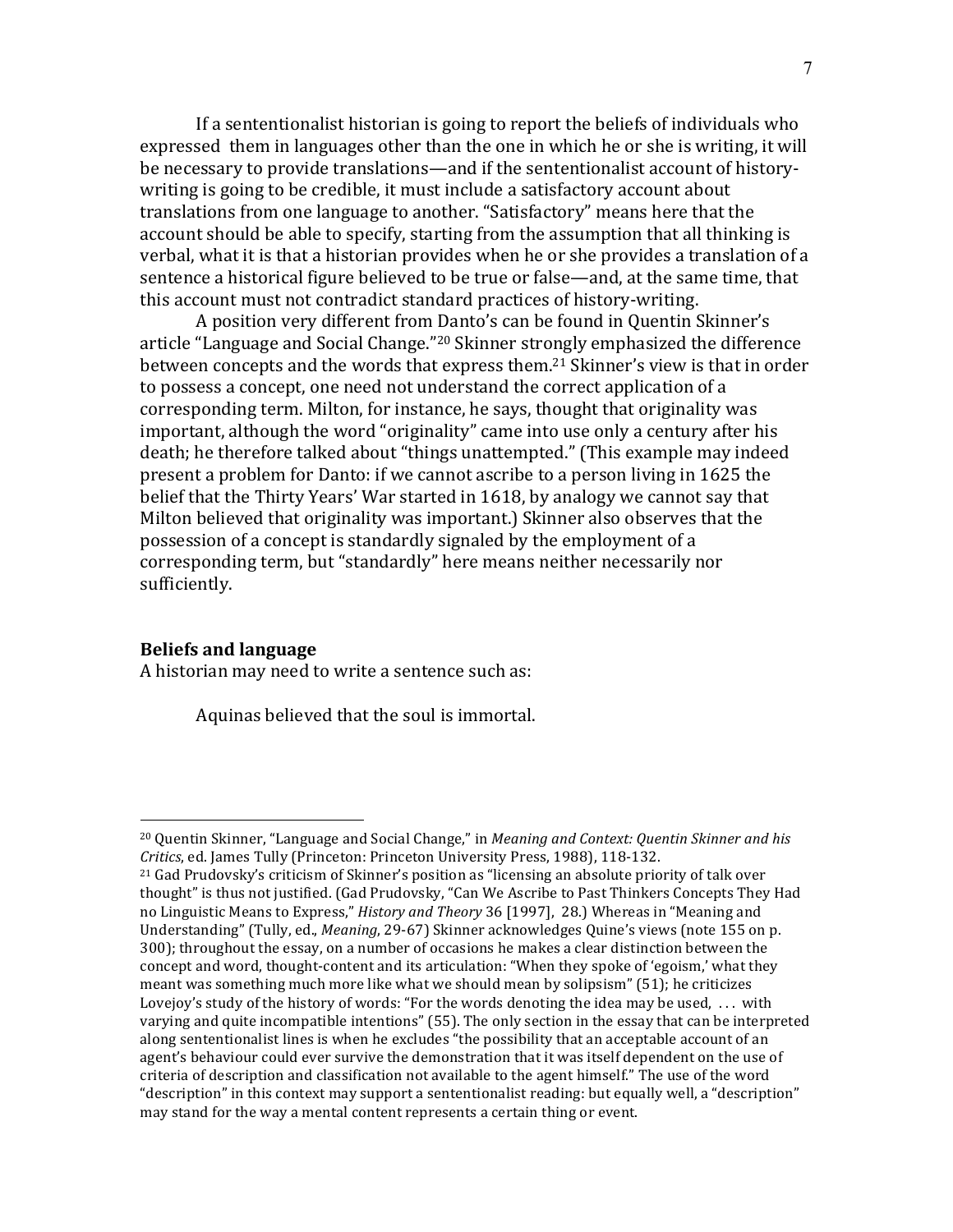But since Aquinas did not speak English he could not understand the sentence "The soul is immortal" nor believe that it was true. The sententionalist position will argue that the above sentence should be reformulated into:

Aquinas believed that the Latin sentence whose English translation is "The soul is immortal" is true.

and suggest that when reporting beliefs, one should rely on the rule:

# *Principle of translation: Version 1*

When reporting beliefs of individuals who expressed their beliefs in languages other than the one in which a historian is writing, the historian may (should) provide legitimate translations of the sentences these individuals believed to be true (or false).

The critical phrases are "languages other than the one in which a historian is writing" and "legitimate translations." There is no clear criterion to decide what counts as one and the same language—which notoriously leads to endless debate about whether Dutch and Flemish, Serbian and Croatian, standard Italian and Sardinian are different languages or mere dialects of the same language. Similarly, though one normally assumes that Chaucer wrote in English, we may need to translate his sentences in order to understand them. At the same time, even when we deal with languages that are normally accepted to be different, some of them may be so similar that their speakers may understand each other and regard translation as unnecessary. Vice versa, even native speakers may need translations when sentences in their own contemporary language and their own dialect contain phrases that are incomprehensible to them. Probably motivated by such problems, Saul Kripke once stated that translations were always between idiolects—but he did not define this last term.<sup>22</sup> In any case, we need a clear criterion stating when a historian may or should provide a translation. It is therefore reasonable to abandon attempts to define the need for translation by relying on the concept of a different language and reformulate the above principle into:

## *Principle of translation: Version 2*

When reporting the beliefs of individuals who expressed their beliefs using sentences that contain words or phrases incomprehensible to the public the historian is writing for, a historian may (should) provide legitimate translations of the sentences these individuals believed to be true (or false).

(This last formulation still does not allow us to say, in English, that Milton believed that originality was important, since modern readers would still understand his phrase about "things unattempted.")

The second critical phase is "legitimate translations." Let us consider whether and how the sententionalist position can explain translation in a way that

<sup>&</sup>lt;sup>22</sup> Saul A. Kripke, "A Puzzle about Belief," in Margalit, *Meaning*, 263.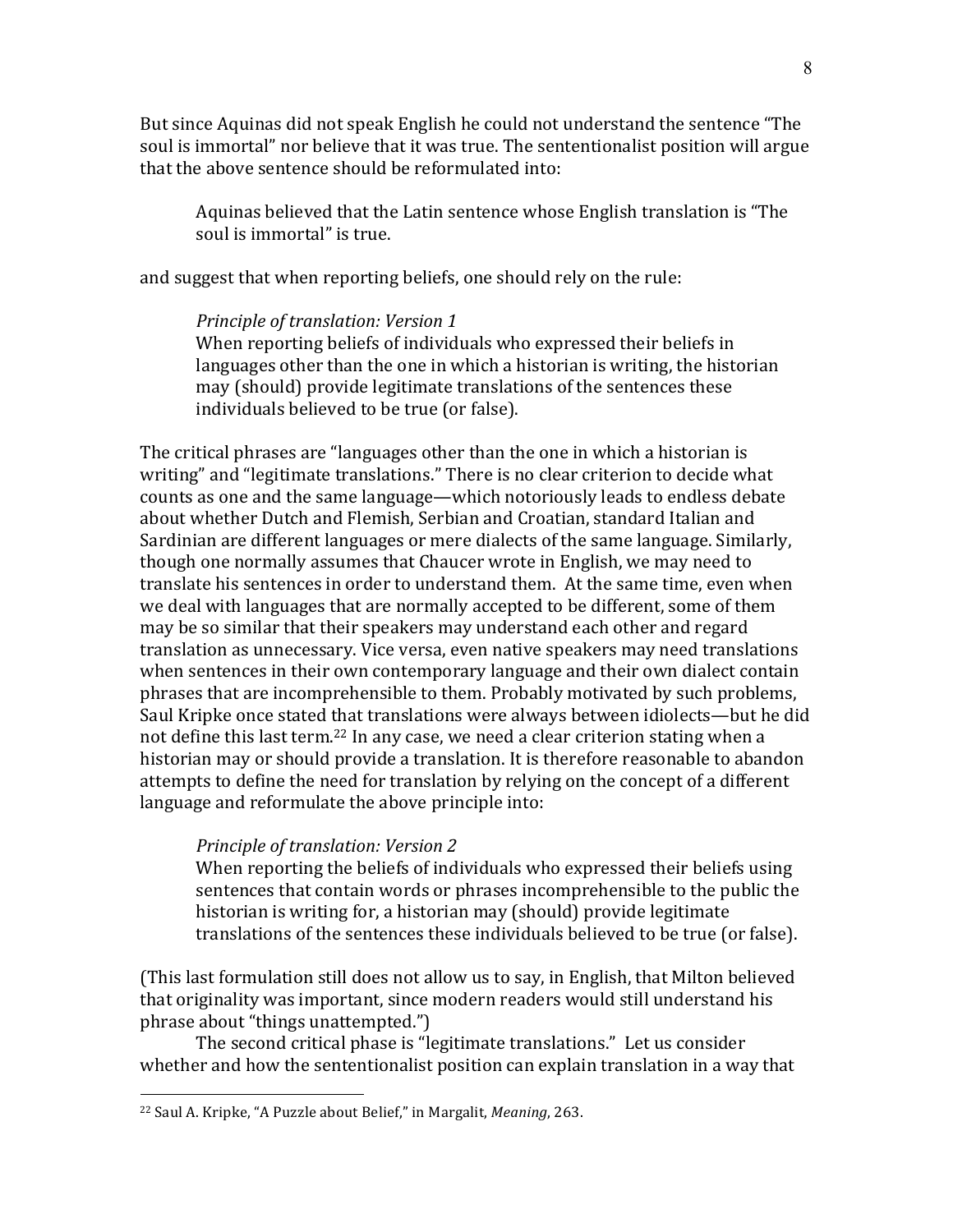corresponds to standard practices in history-writing. The sententionalist position assumes identity between the contents of human beliefs and their verbal articulations. Verbal articulations of that which humans believe to be true or false are not conceived of as mere expressions of nonverbal propositions. The assumption is that there can be no nonverbal propositions that could be believed to be true or false. Only sentences can be believed to be true or false, and sentences refer, truly or falsely, to material objects, their dispositions and properties. As a result, sentences do not say how these objects, their dispositions and properties are thought about independently of the verbal articulation of these thoughts. Consider the following sentences:

The Morning Star is always visible close to the Sun.

The Evening Star is always visible close to the Sun.

Phosphorus semper prope Solem visibilis est.

Hesperus semper prope Solem visibilis est.

They are all true, have the same reference, and describe the same property of the planet Venus. Nevertheless, it is the first and third on the one hand, and the second and fourth on the other, that are acceptable as each other's translations from English to Latin and vice-versa. It may seem possible to argue that the sententionalist point of view cannot make this distinction: an English and a Latin speaker would know about the property only as verbally described in a certain way. Knowing something *is* knowing that a certain sentence is true. It seems unclear how, from the sententionalist point of view, one could claim that the third sentence is a better Latin translation of the first sentence than the fourth. (From the intentionalist position, the first and the third on the one hand, and the second and the fourth on the other, express the same propositions, since they have identical conditions of fulfillment.)

However, this argument against sententionalism can be answered by saying that legitimate translations are established by means of translation manuals (dictionaries and syntactic rules) that enable us to say that the first and the third, and the second and the fourth, of the above sentences are each other's legitimate translations. The process of translation, from this point of view, does not result in a sentence that conveys the intended meaning, but, rather, it manufactures a sentence in another language, according to certain translation rules. This argument was presented, for instance, by Quine in order to account for the fact that translation was possible between languages that have not grown in absolute isolation from each other. He argues that "containment in a continuum of cultural evolution facilitated translation of Hungarian into English."<sup>23</sup> This produces, in his view, "an illusion that our so readily intertranslatable sentences are diverse verbal embodiments of some intercultural proposition or meaning, when they are better seen as the merest

<sup>&</sup>lt;sup>23</sup> Quine, *Word and Object*, 76.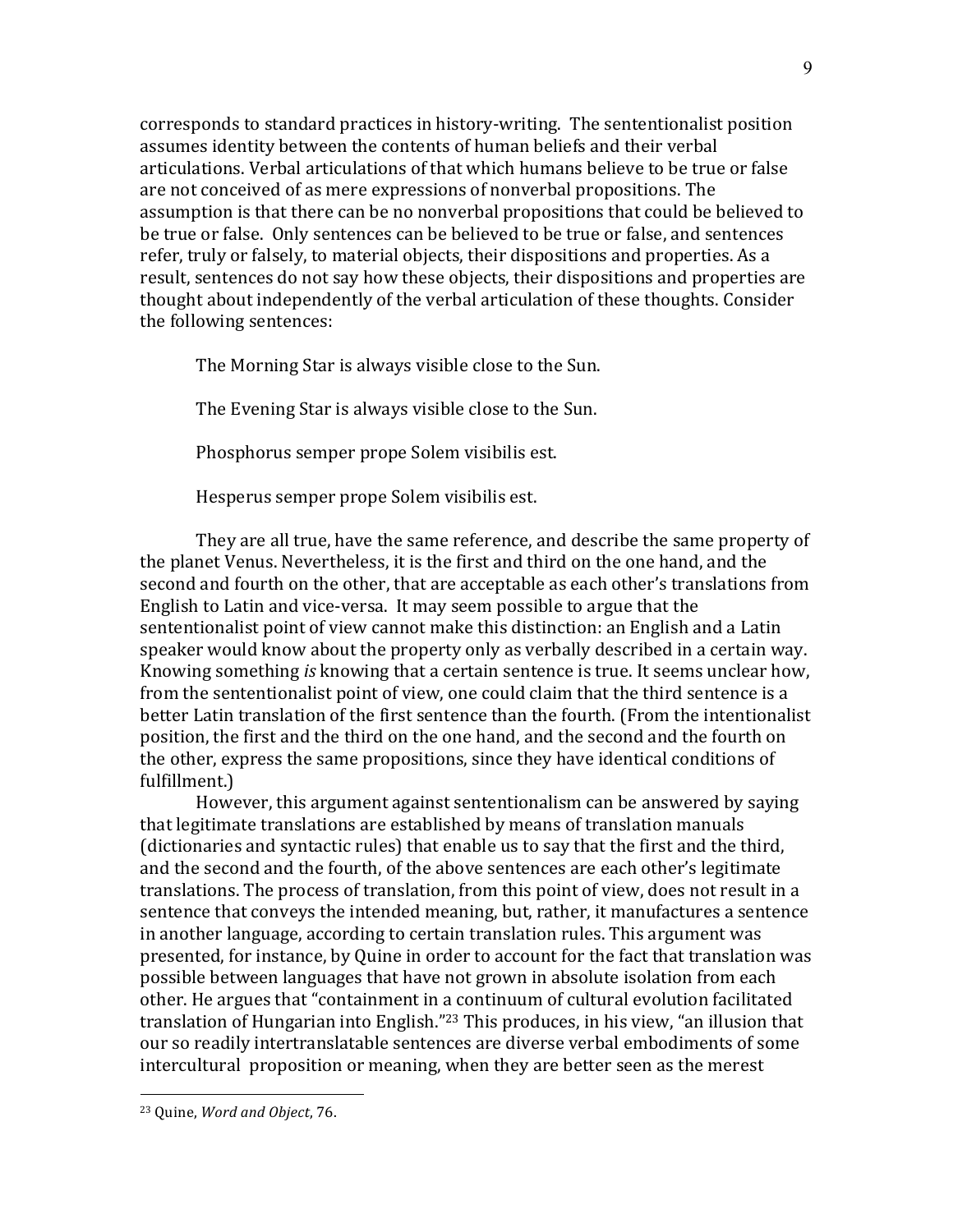variants of one and the same cultural verbalism."<sup>24</sup> Note that according to this account what constitutes a good translation is established exclusively on the basis of a set of social (cultural) norms which drive the behavior of translators as members of certain groups—it is defined independently of any act of comprehension that the translation may enable.

One important problem is, however, that a translation of a sentence always of depends on the wider context in which the sentence was used; a translation must treat the original text *holistically.* Quine's explanation of the process of translation assumes that the translation of a sentence is established on the basis of the rules defined by dictionaries and grammar. These rules, Quine says, are the products of cultural evolution. However, a dictionary will typically give more than one English word as the translation of a word in another language, and by relying strictly on dictionaries and grammatical rules we are often likely to finish up with a number of English sentences as equally valid translations of a given sentence in another language. Some of these sentences may be perfectly meaningless and others meaningless in the given (but conceivably meaningful in some other) context. Typically, only one or very few of them can be accepted as meaningfully participating in the given context. A Quine-style theory of translation would consequently have to specify the rules that would enable us to differentiate between legitimate and illegitimate translations in specific contexts. The only way to do this would be to enumerate, for every sentence of a given language, all contexts in which that sentence is to be translated with a specific English sentence. Quite likely, in many cases, such lists would be impractically long or infinite.<sup>25</sup> But the real problem is that such lists simply do not exist, and translators work without them—a practice that a Quine-style theory of translation cannot explain. We shall see later how the intentionalist approach accounts for the concept of legitimate translation and especially translation in context.

The sententionalist position faces problems with homonyms as well. Quine himself, in his *Philosophy of Logic*, admitted that his philosophy of language faces difficulties when it has to deal with homonyms even within one and the same language: it cannot explain, for instance, when the English words *drive* and *lane* can substitute for each other and when not.<sup>26</sup> A "legitimate translation" sententionaliststyle would imply that for every sentence that a non-English speaking person believes to be true or false, there exists (at least) one corresponding English sentence that is accepted as its "legitimate" translation under normal translation

<sup>24</sup> *Ibid*.

 $25$  They will not always be infinite. For instance, in the case of sentences that contain some Greek and Latin, words appear only a limited number of times in the entire corpora of Greek and Latin writings we have inherited from classical antiquity.

<sup>&</sup>lt;sup>26</sup> Willard van Orman Quine, *Philosophy of Logic* (Englewood Cliffs, NJ: Prentice Hall, year), 18. Quine is actually trying to provide an account of the fact that when such words are substituted in a sentence, they sometimes fit and sometimes disturb the grammatical structure. Since the traditional classification of words according to the parts of speech cannot be made without relying on the sense of the word (*drive* is sometimes a noun and sometimes a verb), he rejects it and proposes a new system whereby there would be a great many types of words, and some categories would contain only one or a few words. In any case, this amounts to the admission that on the sententionalist account one cannot explain when *drive* can be substituted by *lane* in a sentence and when it cannot.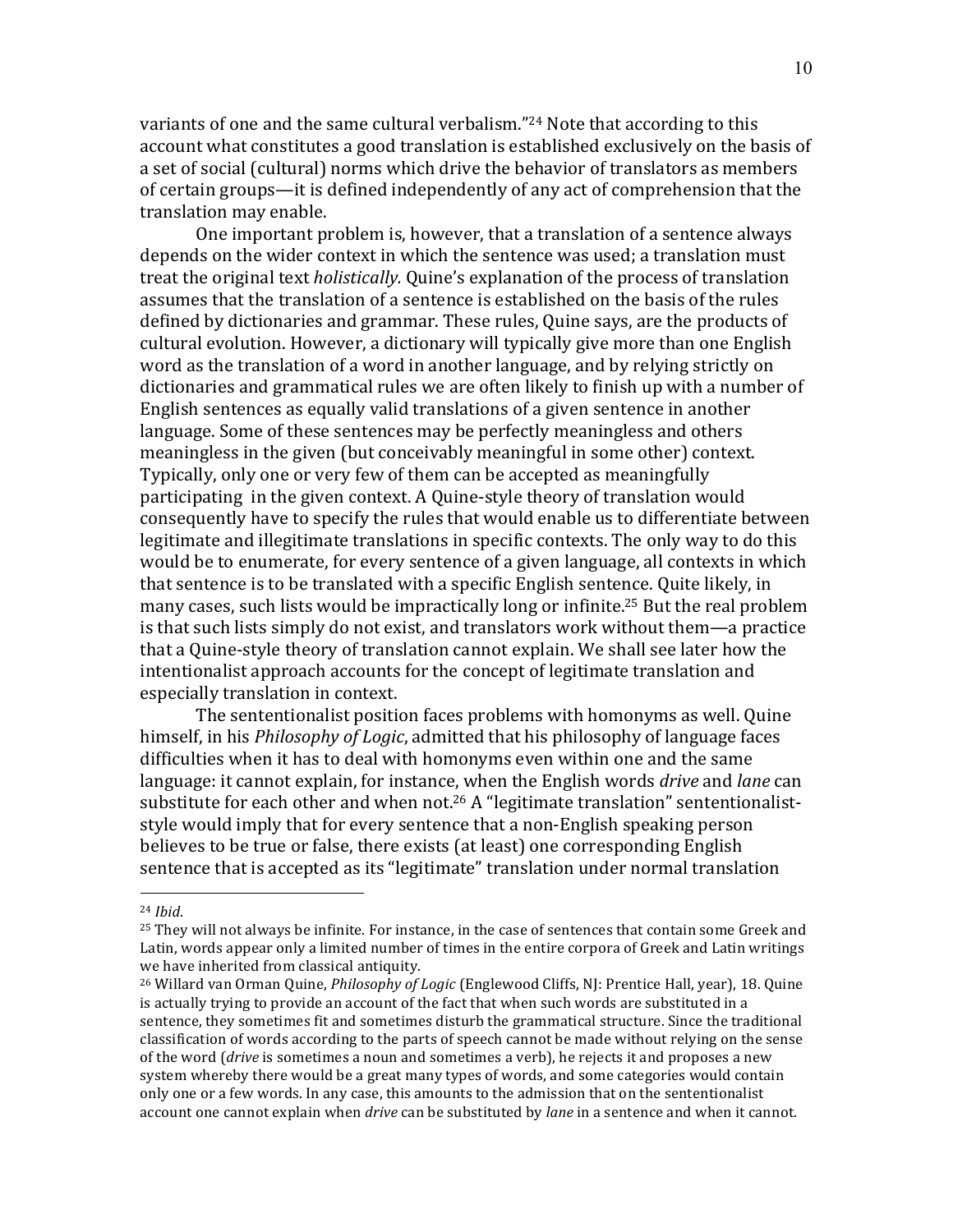practices. But, when establishing the legitimate translation into English of a sentence written, for example, by Aquinas, we are likely to face situations in which there is more than one equivalent sentence in English. Sometimes these English equivalents may even be contradictory. In such a situation a historian working from the intentionalist position may assume that Aquinas did not express clearly the proposition he intended to express. It will not be necessary to assume that Aquinas had contradictory beliefs—it is often more likely that Aquinas did not clearly state which of a number of propositions his sentence expresses he believed to be true. It may still be assumed—and in most cases it will be reasonable to assume—that Aquinas believed only one of them to be true. Arguably, this is also the way historians of philosophy would react in this situation; one does not assume that great thinkers subscribed to contradictory beliefs whenever their statements can be interpreted in more than one way. This highly plausible interpretive assumption is, however, not available to a sententionalist historian. From the sententionalist point of view, there are no extra-linguistic propositions that are merely articulated in sentences. If Aquinas believed that a Latin sentence that has three mutually contradictory English equivalents was true, then he had contradictory beliefs—and it is pointless to ask which of the three sentences articulates his real belief.<sup>27</sup>

Moreover, some English sentences may translate more than one Latin sentence written by, say, Aquinas. From the sententialist point of view, in such a case it will be necessary that all the Latin sentences that a single English sentence translates are either true or false in Aquinas's view. Imagine, for instance, that a certain English sentence "E" translates five co-referential Latin sentences. (There is nothing to prevent this in Quine's account. According to the intentionalist account this will happen if these sentences express the same proposition.) Aquinas may, however, have understood the first, second, and fourth sentences and believed them to be true, but did not understand the third and fifth, and consequently, did not believe them to be true. Simply, the third and the fifth sentences may have contained words or phrases unknown to him—which may also happen to any native speaker of any language. Since E is the English translation of all five Latin sentences, and since according to the sententionalist account, beliefs are always beliefs that certain sentences are true or false, we have to say that Aquinas believed that E was true and he did not believe that E was true. This kind of situation cannot arise if we start from the intentionalist position, since what we report in that case is the proposition an individual believed to be true, regardless of the fact that some of its articulations were not known to a specific individual. According to the intentionalist account, it will require a separate sentence to say that a certain person did or did not know (or believe) that the proposition that is expressed using the English sentence E can be expressed with the Latin sentence L. Stating beliefs about available verbal

<sup>&</sup>lt;sup>27</sup> The sententionalist position here cannot be defended by referring to authors such as Quentin Skinner, who criticize the tendency to postulate the coherence of the views of various authors whose works are studied by historians. The sententionalist claim is of much wider scope; it assumes that always when multiple contradictory translations (into any language) are possible, the historical figure necessarily had contradictory beliefs.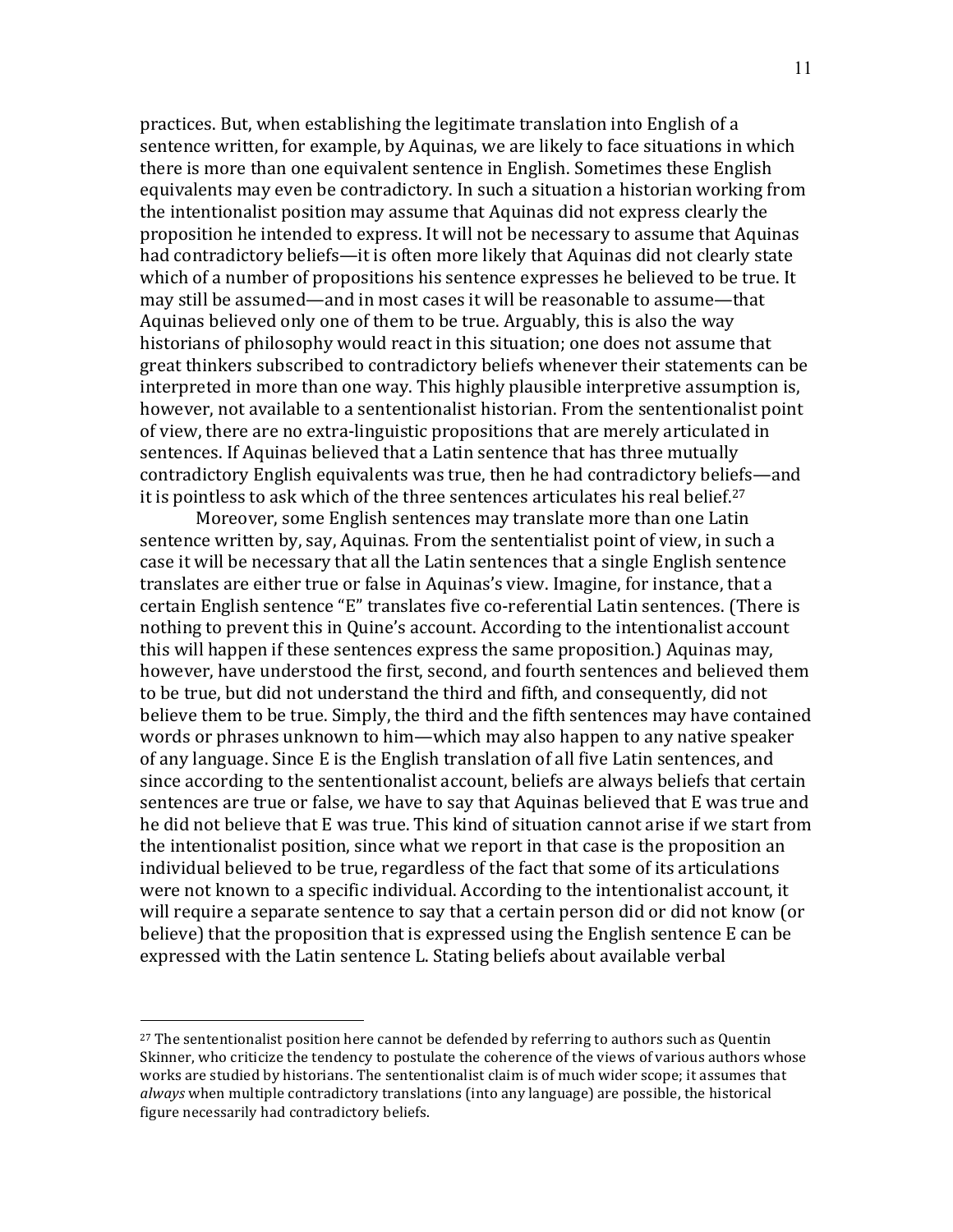articulations of a certain proposition is understood to be different from saying that a person did not believe that proposition to be true or false.

## **Beliefs and thoughts**

The intentionalist account of reporting the beliefs of historical figures assumes that historical figures thought and formed beliefs about various intentional objects. The propositions they entertained were true or false representations of intentional objects, and these individuals believed that these propositions were true or false. Historical figures also expressed their beliefs in languages available to them. On the basis of such expressions, a historian has to

a) form beliefs whose intentional objects are the beliefs of historical figures and then,

b) express them in a way that will successfully enable his or her readers to form beliefs about his or her beliefs about the beliefs of historical figures. (This will typically result in readers adopting the same beliefs about the beliefs of historical figures as the historian.)

A person A may thus have a series of beliefs that propositions  $\xi_1, \xi_2 \ldots \xi_n$ , which are all satisfied by the same intentional object, are true or false (for example, that the greatest Roman orator denounced Catiline, that the author of De natura deorum denounced Catiline, that the author of *De divinatione* denounced Catiline, and so on). For some  $\xi_i$ s this person will know a number of articulations in one or more languages. "To know an articulation of a proposition" means either to be able to express this proposition in a language or to understand it when it has been expressed by another individual. For instance, one and the same proposition can have the following articulations: "Cicero denounced Catiline," "Catiline was denounced by Cicero," "Cicero Catilinam detulit," and so on. To formalize this account one may use a table:

| ξ1,      | $\xi_2$  | . | $\xi_{\rm n}$ |
|----------|----------|---|---------------|
| $a_{11}$ | $a_{21}$ | . | $a_{n1}$      |
| $a_{12}$ | $a_{22}$ | . | $a_{n2}$      |
|          |          | . |               |
|          | $a_{2p}$ |   | .             |
| $a_{1q}$ |          |   |               |
|          |          |   | anr           |

The upper row lists propositions about the same intentional object:  $\xi_1, \xi_2 \ldots \xi_n$ which a person A believes to be true or false. Consider for instance the following two sentences:

The greatest Roman orator denounced Catiline. The author of *De natura deorum* denounced Catiline.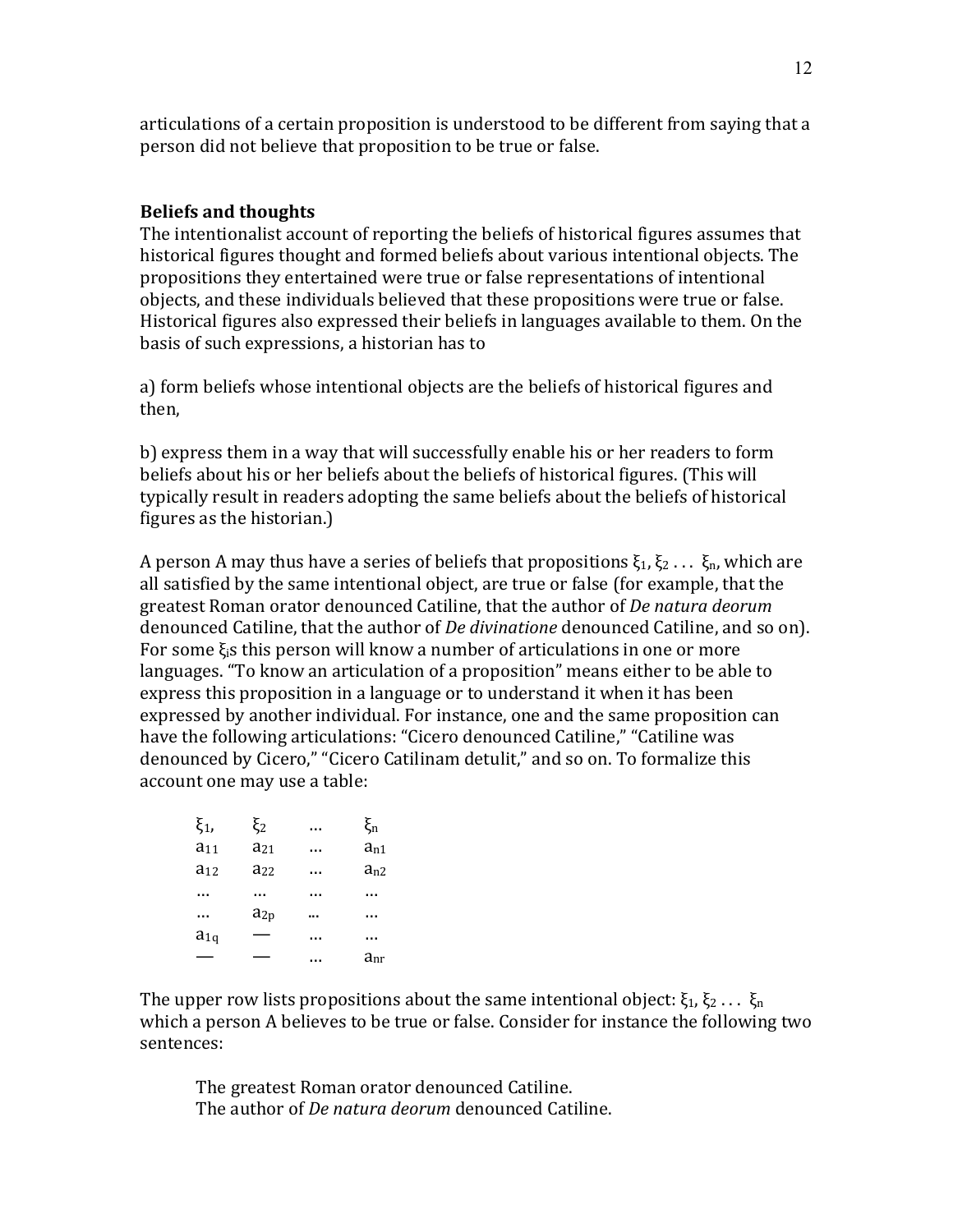They express two different propositions about the same intentional object (an event that occurred in the Roman Senate). The two propositions expressed by these two sentences are satisfied by the same event, but the lists of conditions that need to be fulfilled for each of them to be satisfied are different. However, the sentences "Cicero denounced Catiline," "Cicero Catilinem detulit," and "Catiline was denounced by Cicero" express one and the same proposition, only using different words. They are articulations of the same proposition, and individuals may have the same thoughtcontents even if they do not speak the same language.

Each proposition  $\xi$  in the above table has a number of verbal articulations  $a_i$ known to the person A, and these articulations may be in different languages. In other words, A knows q articulations of the proposition  $\xi_1$ , p articulations of  $\xi_2$ , and so on. It is at the same time possible that A has a belief that a proposition  $\theta_k$  is false without knowing that the conditions of satisfaction of  $\xi_i$  and  $\theta_k$  are fulfilled by the same intentional object and are both true. In that case A will have contradictory beliefs.

If a person A knows that  $a_{ii}$  articulates  $\xi_i$ , then A can use  $a_{ii}$  in order to convey  $\xi_i$  to person B, if B *understands*  $a_{ii}$ . Translating between languages consists of understanding the proposition  $\xi_i$  expressed using the articulation  $a_{ii}$  in one language and then expressing the same content using another articulation  $a_{ik}$  in another language in a way that will convey the same thought-content to those the translation is intended for. Insofar as it is pointless to make a translation if one does not believe that it will convey a certain proposition to the public it is intended for, a translation is always a result of the translator's belief that a certain combination of words will convey a certain intentional content to a certain group.

The problems that we have seen that the sententionalist approach faces when it has to explain the legitimacy of translations become trivial when approached from the intentionalist point of view. In the case of homonyms, if a dictionary says that a certain word can be translated in two different ways, the intentionalist account would say that the correct translation is the one that accurately conveys the proposition intended by the person who stated the sentence to the public the translation is intended for (and if an ambiguity was present already in the original act of communication, then it is desirable, though not always possible, to reproduce the ambiguity as well). The fact that the translation has to convey the same proposition $(s)$  as the original text also explains the need to treat translations holistically and to translate sentences in a way that relates to the specific context. First, translating does not always work sentence-by-sentence, nor is it always the case that a single sentence expresses a single proposition. A good style in many European languages requires long sentences, typically expressing more than one proposition, while, for the last century at least, what is recognized as good English prose has been increasingly marked by short sentences. As a result, a longer sentence from another language, expressing more than one proposition, may often have to be broken down into smaller sentences, each expressing singular propositions, in the process of translation into English.

Furthermore, the context in which the sentence is used often substantially contributes to specifying the proposition the sentence conveys. It is important to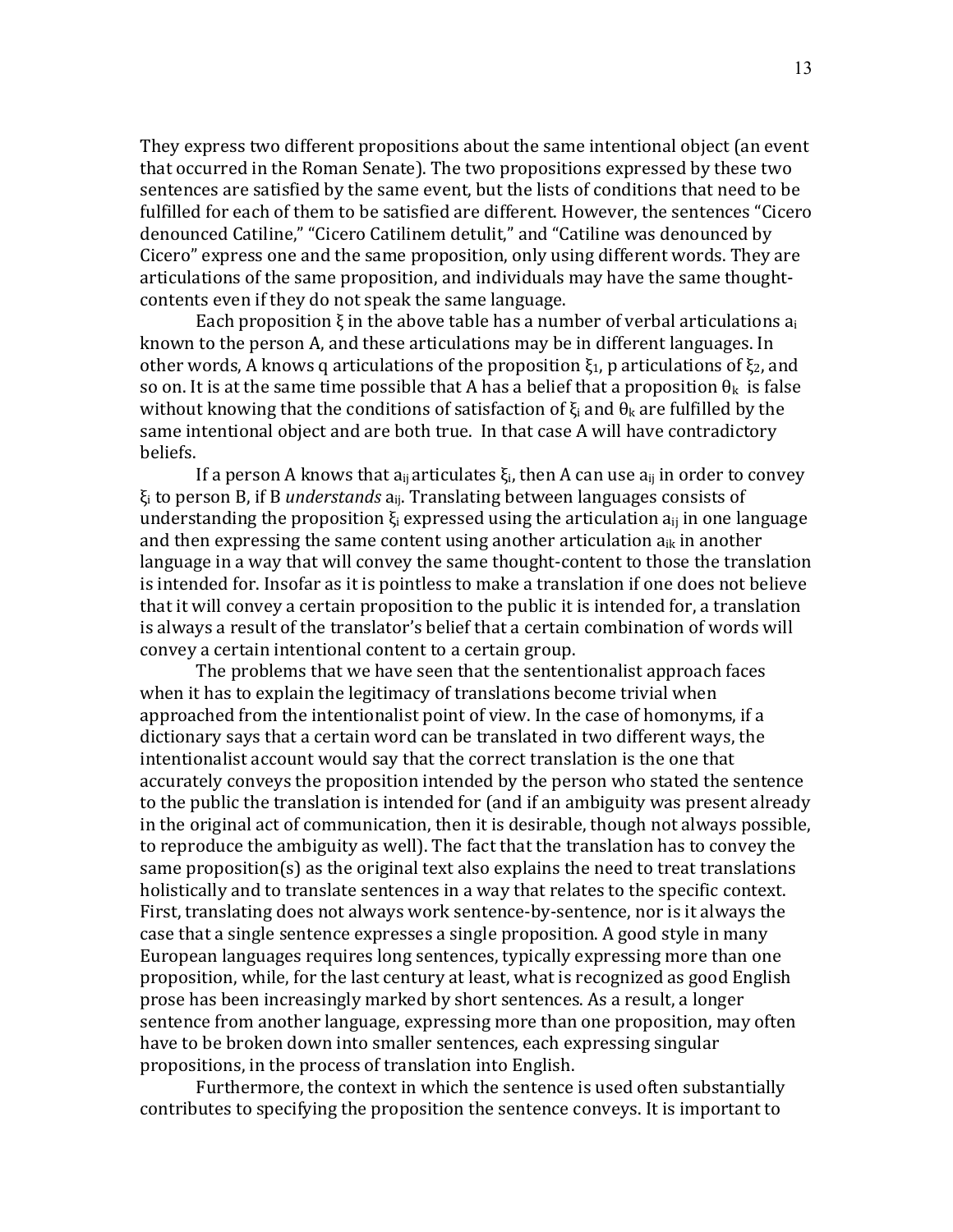bear in mind that the totality of propositions a text conveys (the conditions of satisfaction it specifies) need not be identical with the sum of propositions (their conditions of satisfaction) of all the individual sentences that make up the text. Some eastern European languages use a phrase that literally translates into English as "to" rediscover warm water" in a way that when a text containing this sentence is translated into English, depending on the context, the sentence may sometimes need to be translated literally, and sometimes using the English phrase "to re-invent the wheel." It would certainly be beyond the scope of this paper to attempt to present even a brief summary of intentionalist hermeneutics and the theory of translation, but one can nevertheless try to describe here, in general terms, the understanding of the legitimacy of translation that follows from the discussion that has been presented here. The intentionalist theory of translation has been discussed here only on the basis of simple examples (e.g. sentences about Cicero or Venus); more complex texts are likely to introduce additional specific problems and requirements.<sup>28</sup> Nevertheless, in general, an important aspect of the intentionalist theory of translation would be:

A translation of a text is legitimate if it conveys to the public it is intended for the same totality of propositions (has the same conditions of satisfaction) as the totality of propositions (conditions of satisfaction) expressed in the original text.<sup>29</sup>

It follows that producing a legitimate translation is often a task difficult to achieve and this is indeed the case with translations.

# The sententionalist account of belief reporting

It is a commonplace that sentences that report beliefs may change truth-value if the phrases used in the description of the content of belief are replaced with coreferential ones. Quine's much cited example is:

Tom believes that Cicero denounced Catiline.

If we now replace "Cicero" in this sentence with "Tully" we get:

 $28$  E.g. see the next note.

 $29$  I exclude from this the propositions that state the author believed that a certain sentence can or should be used in order to express the proposition he or she was expressing. In other words, when reading a text, we are reading sentences that express:

a). certain propositions

b). implicitly also the author's belief that these proposition should be expressed using that specific sentence.

These latter beliefs also pertain to certain propositions, and these latter propositions are normally not reproduced in a translation. However, there are exceptions: a translator may want to preserve some aspects of the original expression by retaining a technical term or using a cognate from a language into which he or she is translating.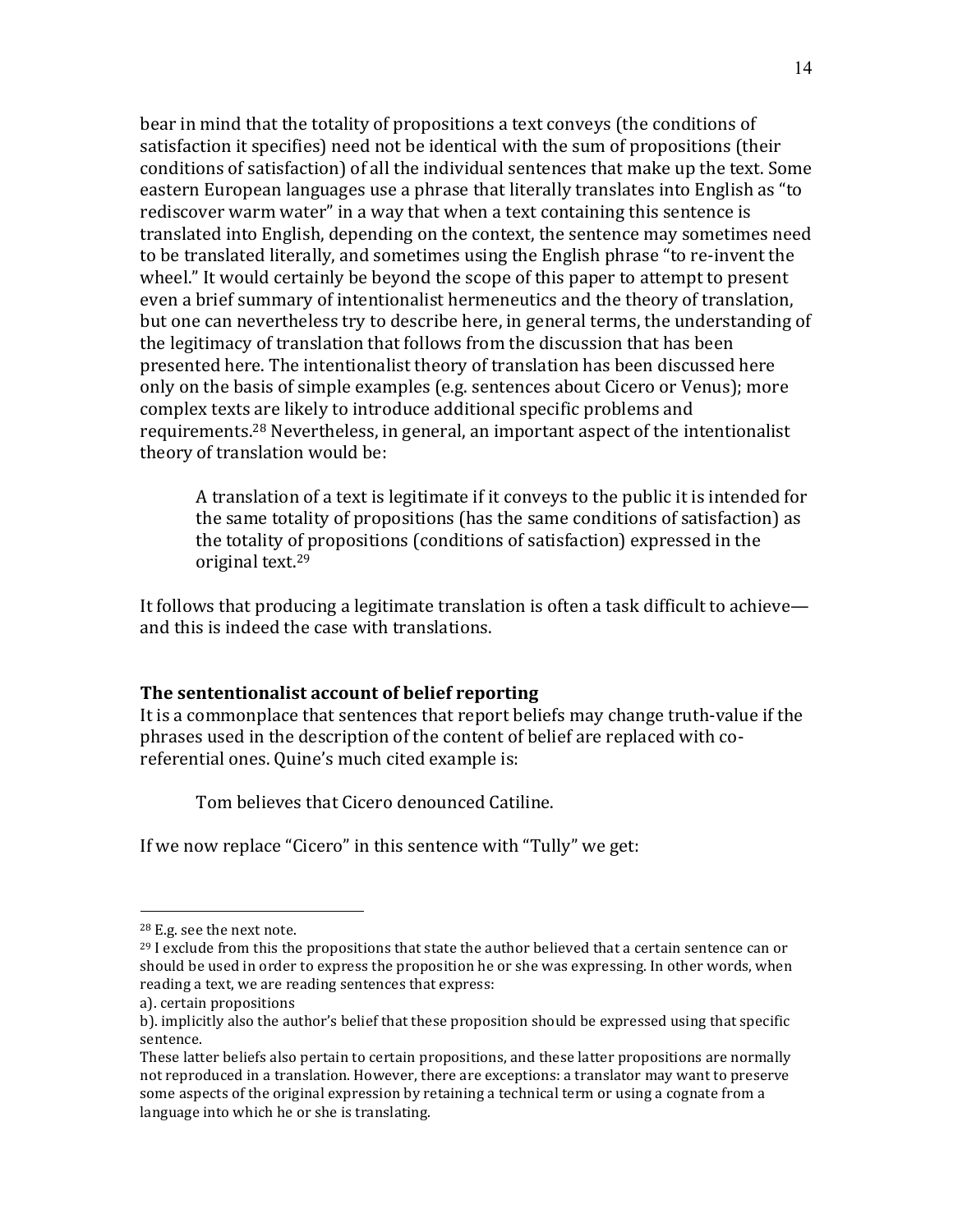Tom believes that Tully denounced Catiline.

which, Quine points out, may not be true since Tom may not know that Cicero and Tully are one and the same person. According to the sententionalist position, beliefs are conceived of as attitudes *to sentences* since only sentences are assumed to be true or false. In this case, Tom does not believe that the sentence stating that Tully denounced Catiline is true. From the same point of view, it would be impossible to say that Tom actually does believe that Tully denounced Catiline but that he merely does not know that Tully is another name for Cicero.

When Quine has to explain how we know whether the above sentences have the same truth-value, he consistently refers to Tom's assenting to or denying them.<sup>30</sup> Singular acts of verbal behavior (that is, assent or denial), according to his view, are sufficient to establish what a person believes. Saul Kripke's *disquotational principle* explicitly formulates this approach:

If a normal English speaker, on reflection, sincerely assents to 'p', then he believes that 'p'.<sup>31</sup>

Kripke accompanied this formulation with a series of disclaimers, including the requirement that the person assenting must be acting "sincerely," which excludes "mendacity, irony, acting and the like." $32$  Ultimately this can only mean that the disquotational principle will be of little use in the philosophy of history. A historian, in his or her work, constantly deals with lack of sincerity thus defined. The disquotational principle can only be a recipe for poor scholarship when it comes to establishing the beliefs of historical figures. Singular acts of assenting or denying always have to be understood in the context in which they were made, in comparison with other statements by that same historical figure considered in their own context, his or her actions, interests, and so on. The rejection of the disquotational principle means that the philosophy of history in one important aspect of belief-reporting cannot follow the path of mainstream philosophy of language. This has nothing to do with the intentionalism–sententionalism debate. A sententionalist historian, who assumes that people think in the form of sentences, and believe that sentences are true or false, will be perfectly aware that historical research cannot get very far if it assumes the absolute sincerity of historical figures. Searle's view, that when reporting a person's beliefs one should not look "at the sentences he utters, [but] look at the total Intentional content in the man's head" seems a much more plausible approach in historical research.<sup>33</sup> The sententionalist historian will most likely revise this dictum by assuming that it is always and only sentences that can be "in the man's head," but is as unlikely to rely much on the disquotational principle as does his or her intentionalist colleague.

<sup>30</sup> As Quine himself explained, because Tom may insist: "Tully did not denounce Catiline. Cicero did." See Quine, *Word and Object*, 148.

<sup>&</sup>lt;sup>31</sup> Kripke, "A Puzzle about Belief," 248.

<sup>32</sup> *Ibid*.,!249.

<sup>33</sup> Searle, *Intentionality*, 257.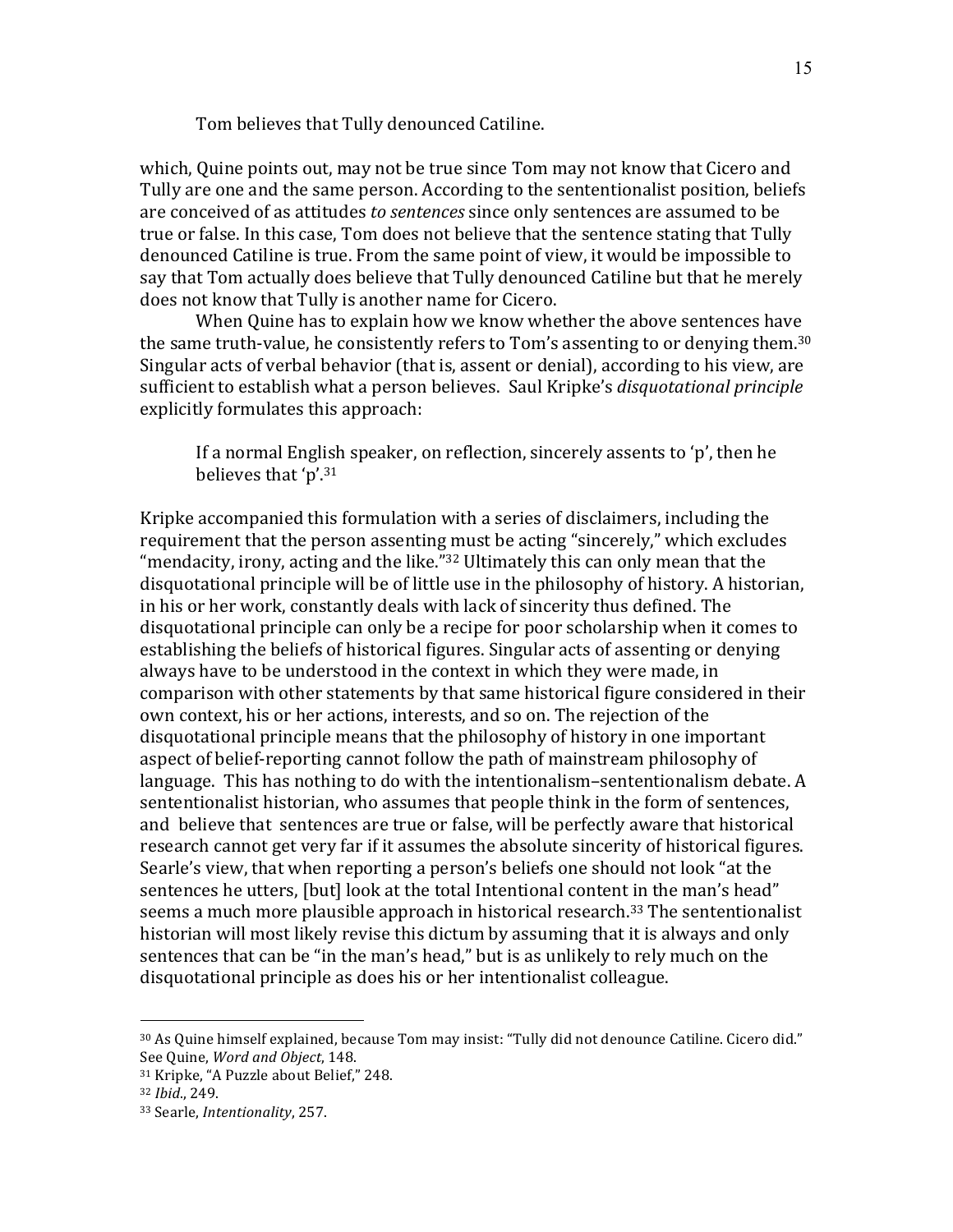From the sententionalist point of view, reporting the beliefs of historical figures includes stating the sentences these individuals believed to be true or false. Since replacing "Cicero" with "Tully" in "Cicero denounced Catiline" gives another sentence, the belief that the sentence about Cicero is true is a different belief from the belief regarding the sentence about Tully. However, the rejection of the disquotational principle has interesting consequences. We have seen that sententionalist history-writing fundamentally relies on the *principle of translation*, which defines when translations are allowed when reporting beliefs. For instance, "Aquinas believed that the soul is immortal" is true because "the soul is immortal" is a translation of the Latin sentence "anima immortalis est" that Aquinas believed to be true. But then it is unclear why we cannot say, in the above example, that it is true that "Tom believes that Tully denounced Catiline" when "Tully denounced Catiline" is a translation of "Cicero denounced Catiline," which Tom does believe to be true. We cannot merely rely on Tom's denial in order to establish his beliefs, since we have rejected the disquotational principle. Nor does it help to argue that the *principle of translation* allows translations only when the original statement is incomprehensible to the public the sentence is intended for—if this argument is invoked, one can easily proceed by constructing an imaginary situation in which the sentence is intended to report Tom's belief to a group of people who have heard of Tully, but not of Cicero. Once the disquotational principle is rejected and translations are allowed, sententionalist belief-reporting implies that if a person believes that a certain sentence is true, he or she also believes that any coreferential sentence is true as well.

# The intentionalist account of belief-reporting

According to the intentionalist position too, if, in the part of the sentence that expresses the proposition believed to be true or false, we replace this articulation with the articulation of another proposition satisfied by the same intentional object (for example, an event), the sentence may change its truth value. For instance:

Tom believes that the greatest Roman orator denounced Catiline.

Tom believes that the author of *De divinatione* denounced Catiline.

decribe two different beliefs about the same intentional object: the content of the beliefs are two different propositions, which are fulfilled by different conditions of satisfaction—even though one and the same event happens to satisfy both of them.

Intentionalism assumes that propositions are independent of their verbal articulations, and that beliefs are always beliefs that some proposition is true or false. Consequently, a belief-reporting sentence will not change its truth-value if we replace the part of the sentence expressing the proposition believed to be true or false with another articulation of that same proposition. As Searle stated, when reporting beliefs,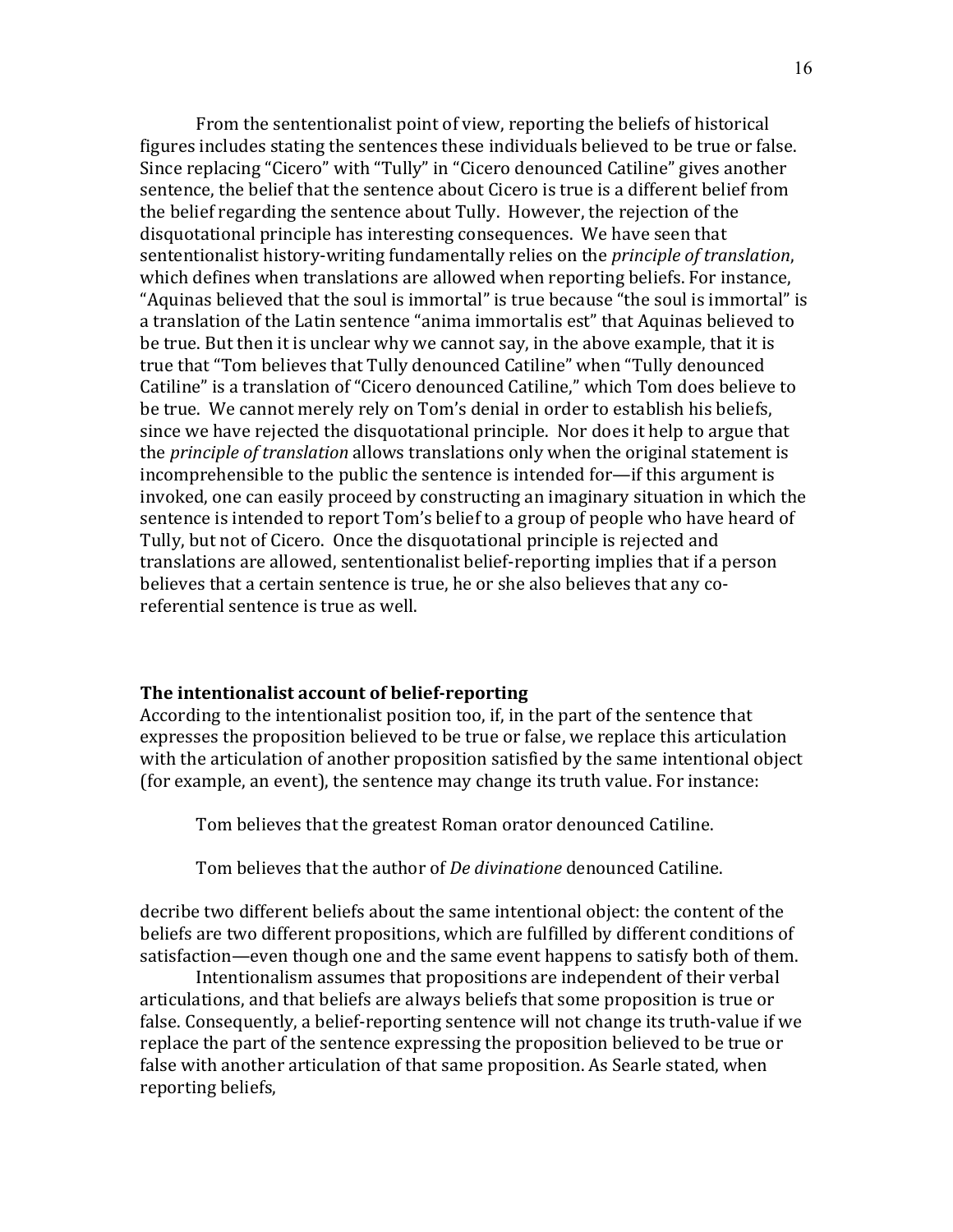the reporter expresses the proposition which is the representative content of the believer's belief, but he need not be repeating any expression of belief, for the believer may never have expressed his belief. The reporter expresses the proposition which the believer believes, but in so doing he need not be repeating anything the believer has done.  $34$ 

In other words, if, in the part of the sentence that reports a belief we replace a word or a phrase with a co-referential one: $35$ 

a) The sentence will not change its truth value if the new sentence expresses the same proposition;

b) The sentence may change its truth-value if the replacement of co-referential words and phrases results in a sentence expressing a different proposition.

This allows Skinner to say that "Milton believed that originality was important" while Milton himself would have used the term "things unattempted." Since the sentence "originality is important" expresses the same proposition as "trying things" unattempted is important," the replacement of "trying things unattempted" with "originality" in the sentence reporting Milton's belief will not result in a sentence with a different truth value.

Similarly, Mark Bevir in his *Logic of the History of Ideas* imagines Ms. Patient, who belongs to a community in which the word "arthritis" is used for a rheumatoid disease of joints.<sup>36</sup> She says "I have arthritis in my thigh" because she believes that she has a rheumatoid disease in her thigh and that the word "arthritis" refers to the rheumatoid disease of bones. In contrast to "hermeneutic occasionalists" Bevir uses this example to draw the distinction between intended and expressed meaning:

when she says "I have arthritis in my thigh," she intends to express the idea "I have a rheumatoid disease in my thigh," and anyone who so understands her will have correctly understood the hermeneutic meaning of her utterance. Hermeneutic occasionalists, in contrast, suggest that we would treat her utterance as an expression of the mistaken belief "I have arthritis in my thigh," and, more surprisingly, that she would accept our doing  $\text{so.}^{37}$ 

<sup>&</sup>lt;sup>34</sup> Searle, *Intentionality*, 188.

 $35$  "As Frege was aware, in general, substitutions which preserve not only the same reference but also the same sense will preserve truth value even in intensional contexts: as long as the propositional content is preserved by the substitution, the truth value remains constant. But where two terms are ordinarily used to refer to the same object and the sense of the two is different, the substitution of one term for another can alter the content of the proposition and thus alter the truth value of the report." Searle, *Intentionality*, 193.

<sup>&</sup>lt;sup>36</sup> Mark Bevir, *The Logic of the History of Ideas* (Cambridge, UK: Cambridge University Press, 1999), 64.

<sup>37</sup> *Ibid*.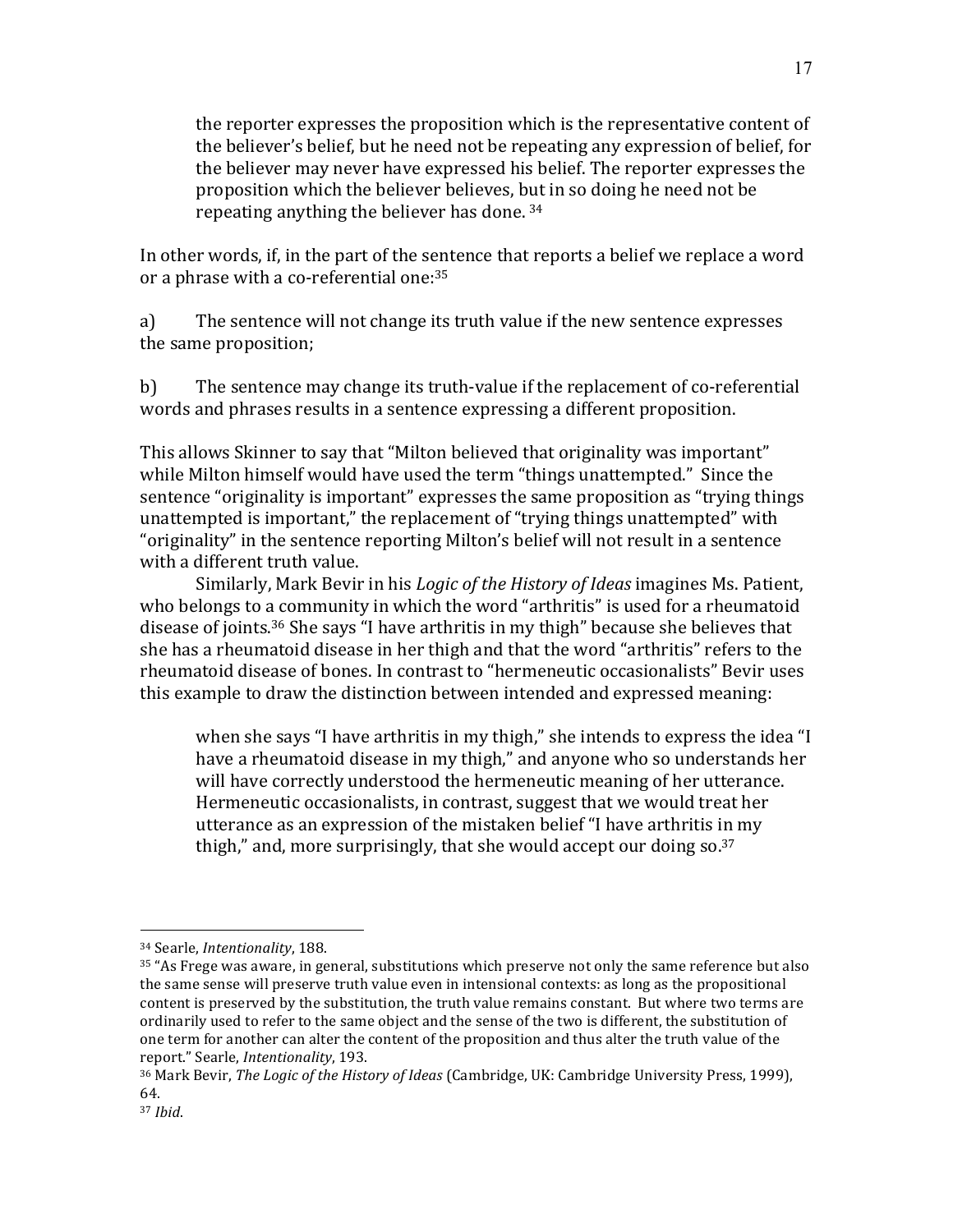It may seem, consequently, that in the example about Tom and Cicero, Bevir would have to say that Tom actually *does believe* that Tully denounced Catiline, and he merely does not know that the word "Tully" is used to refer to Cicero. "Tully denounced Catiline" is to be treated as just another articulation of the proposition expressed by "Cicero denounced Catiline" and, it may be argued on the intentionalist account, there should be no difference in truth value between the two sentences. Ultimately, it does not make sense to say:

{Tom believes that [(someone denounced Catiline) and (that person's name was Cicero]]} and (Tom's belief does not depend on any name of that person known to Tom).

In fact, the question is whether for Tom the proposition that we express using the sentence "Tully denounced Catiline" when reporting his beliefs, differs from the proposition that we convey using the sentence "Cicero denounced Catiline." The sentence is reporting the content of Tom's belief that the proposition expressed by "Tully denounced Catiline" is true or false. Sentences that report beliefs change their truth value when the words that report the content of the belief are replaced with co-referential ones, not because the words have been replaced, but because this replacement has made them report a different proposition that the person whose belief is reported does not believe to be true. Insofar as the sentences that result from such replacements express propositions whose satisfaction conditions are fulfilled by the same intentional object, the truth-value of belief-reporting sentences will change if the person whose beliefs are reported has contradictory beliefs regarding the truth-value of the propositions expressed by these sentences. It may also be the case that the person has never thought about the proposition the new sentence expresses, has no specific opinion about its truth, and therefore cannot be said to believe that it is true (or false)—in that case too, the belief-ascribing sentence will be false. Searle provides an example that pertains to a situation when the person whose belief is reported has contradictory beliefs: The Sheriff believes that Jesse James is a criminal and that Mr. Howard is an honest man; he does not know that Jesse James is the same person as Mr. Howard. If we now substitute "Jesse James" for "Mr. Howard" in

The Sheriff believes that Mr. Howard is an honest man.

we get a false sentence. Note that this is not merely because a proper name was replaced, but because, in the Sheriff's mind, the new sentence expresses a different proposition, one he does not believe to be true. The Sheriff believes that there exists a decent citizen who is named Mr. Howard and who is different from Jesse James. This character is, of course, fictional, and we know that Jesse James and Mr. Howard are one and the same person-but it is the Sheriff's belief that the sentence is reporting. When I report the Sheriff's belief about Mr. Howard, I use the proper name "Mr Howard" as the name for the fictional character in whose existence the Sheriff believes—or, more generally, for Jesse James in the role of a good citizen.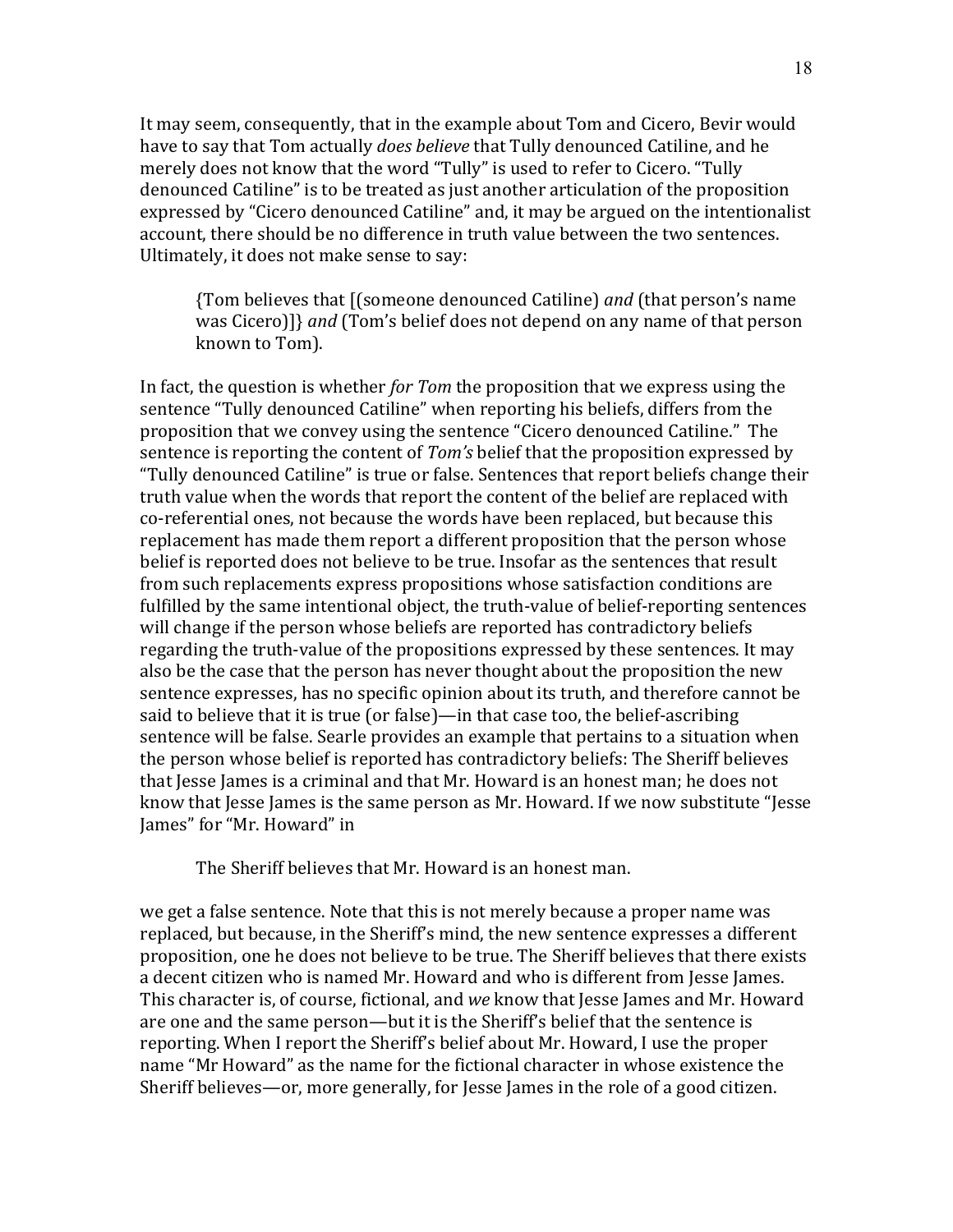Analogously with this example, one can say that in the case of reporting Tom's belief about Cicero and Tully, the important question is whether the sentence "Tully denounced Catiline" expresses a different proposition from "Cicero" denounced Catiline," one Tom does not believe to be true. Tom may believe in the existence of a fictional historical character named "Tully" who is different from Cicero and who did not denounce Catiline. In that case, when reporting that he does not believe that Tully denounced Catiline, we are actually using "Tully" as the name of that fictional character. But if Tom has never heard of a man named "Tully," and does not believe that he denounced Catiline simply because he has no beliefs about him whatsoever, but at the same time believes that Cicero denounced Catiline, it is fair to say that he does believe that Tully denounced Catiline, although he does not know that Tully was Cicero's other name—the same way we would say that Milton believed that originality was important, without knowing that the word "originality" can be used for "trying things unattempted."

An important caveat is that, as we saw in the beginning, Searle's account of belief-reporting (as well as any other kind of linguistic acts) does not rely on communicative intention as one of its necessary aspects. Insofar as history is written with the intention to communicate, it is always important to make sure that the statement that conveys the content of a historical figure's beliefs accurately conveys to the public it is intended for the same proposition as the one that the historical figure believed to the true or false. If history-writing is to be understood, it often needs to provide the context that enables its own understanding. Take, for instance, the readers who know that Jesse James and Mr. Howard are the same person but who do not know that the Sheriff believed in the existence of Mr. Howard as a separate person. For them "Mr. Howard is an honest man" and "Jesse James is an honest man" express the same proposition (have the same conditions of satisfaction), but if a historian writes that the Sheriff believed that the first sentence is true, the readers may misunderstand him or her as saying that the Sheriff believed that the second is true as well. A belief-reporting sentence reports the conditions that a historical figure believed to be fulfilled, and readers in this case treat both sentences as expressing the same conditions of satisfaction. The Sheriff's belief that Mr. Howard is an honest man is, however, fulfilled by a completely different set of conditions, ones that pertain to the honesty of a fictional character named Mr. Howard. Belief-reporting in history-writing, if it is to be accurate, must take this into account and provide the necessary additional information.

## **Conclusion**

This paper has demonstrated a number of clear advantages of the intentionalist position. History-writing in general, and the writing of intellectual history especially, depend massively on reporting the beliefs of historical figures who expressed them in languages other than the one in which the historian is writing. It is difficult to conceive how such history is possible without a credible explanation of what counts as legitimate translation for the purposes of such writing, and we have seen that the sententionalist position cannot provide this. The problem of translating recurs once again when it comes to explaining the problems the sententionalist position faces